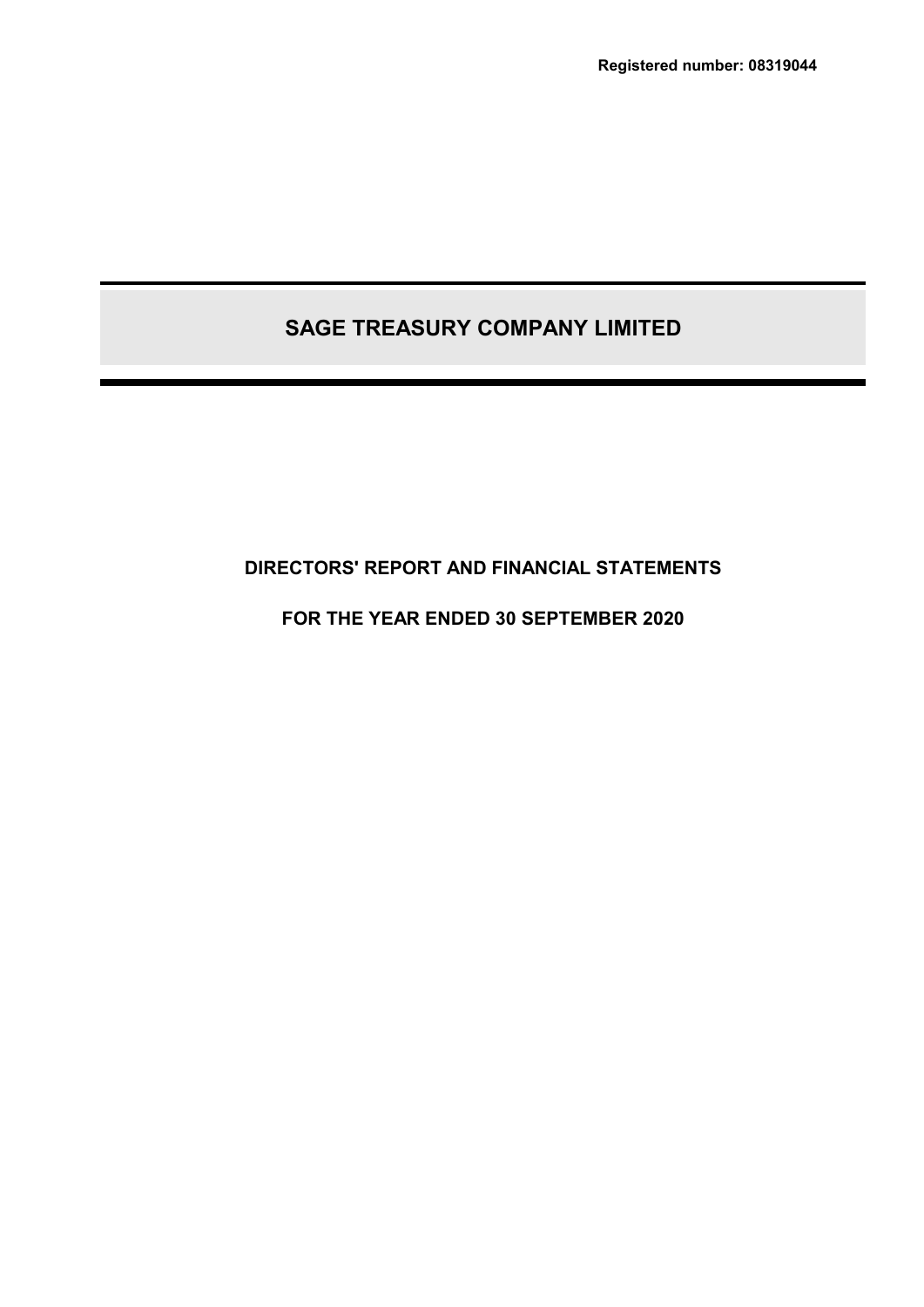## **CONTENTS**

|                                              | Page      |
|----------------------------------------------|-----------|
| <b>Directors' Report</b>                     | $1 - 2$   |
| <b>Directors' Responsibilities Statement</b> | 3         |
| <b>Independent Auditors' Report</b>          | $4 - 6$   |
| <b>Statement of Comprehensive Income</b>     | 7         |
| <b>Balance Sheet</b>                         | $8 - 9$   |
| <b>Statement of Changes in Equity</b>        | 10        |
| <b>Notes to the Financial Statements</b>     | $11 - 21$ |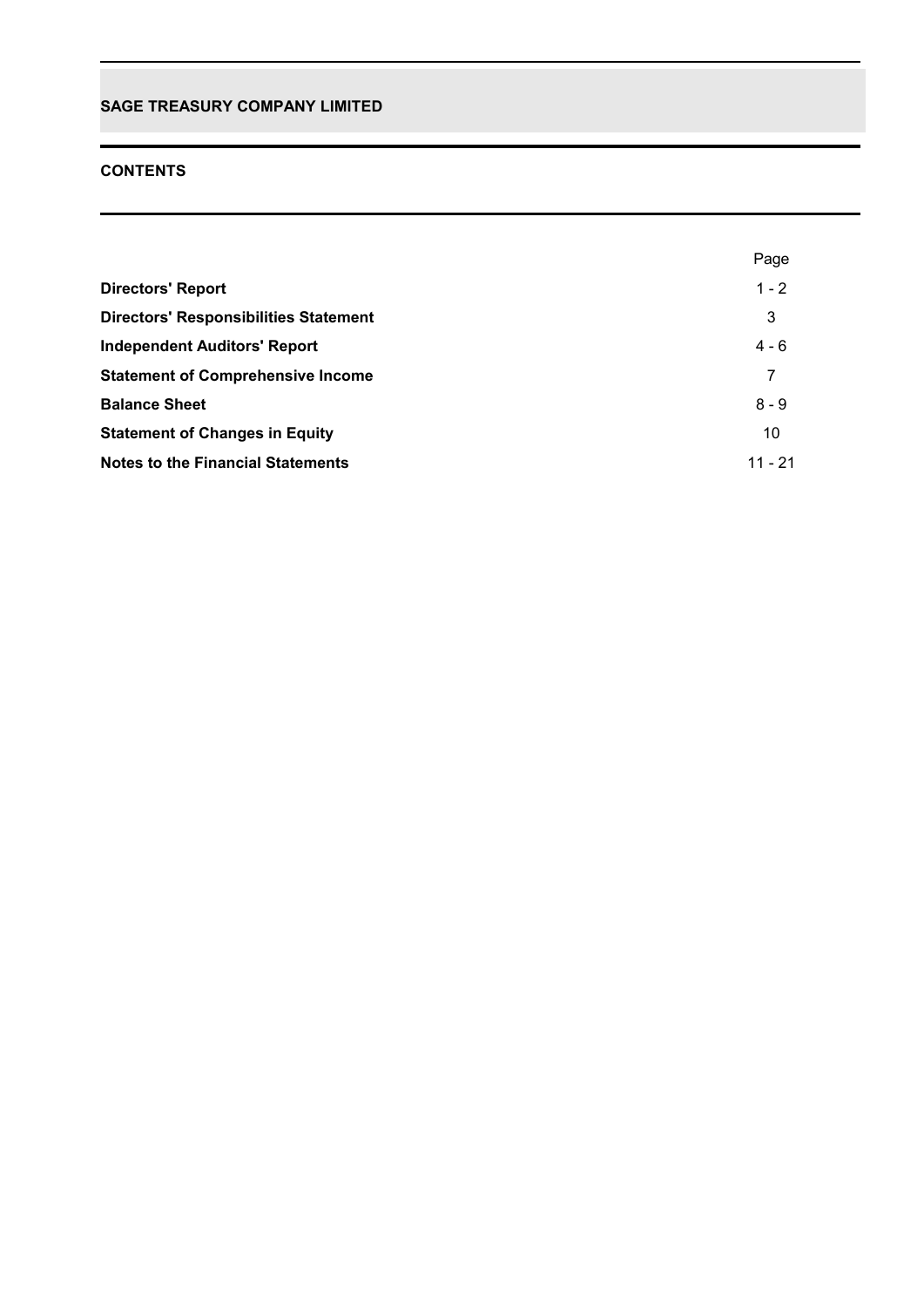## **DIRECTORS' REPORT FOR THE YEAR ENDED 30 SEPTEMBER 2020**

The Directors present their report and the financial statements for the year ended 30 September 2020.

#### **Principal activity**

The principal activity of Sage Treasury Company Limited (the "Company") throughout the year has been that of a finance company and will remain as such for the foreseeable future.

#### **Dividends**

The profit for the year, after taxation, amounted to £48,867,000 (2019 - £10,260,000).

No dividends were declared and paid during the year (2019: nil).

#### **Directors**

The Directors who served during the year were:

Victoria Louise Bradin Sarah Jane Rolls (resigned 30 September 2020) Julia McDonough (resigned 1 March 2020) James Thomas (appointed 12 March 2020) Jacqui Cartin (appointed 6 August 2020)

#### **Indemnity provisions**

The ultimate parent company, The Sage Group plc., maintained liability insurance for its directors and officers during the financial year and up to the date of approval of these financial statements. The Sage Group plc. has also provided an indemnity for its directors and the company secretary, which is a qualifying third-party indemnity provision for the purposes of the Companies Act 2006.

#### **COVID-19**

Early in the COVID-19 crisis, the Group moved decisively to protect the health and wellbeing of our colleagues, and to provide continued support to our customers and partners. While the pandemic continues to create uncertainty for small and medium businesses, moderating the Group's growth in the short-term, our consistent focus on customer success has supported our performance to date.

At the same time, the pace of digital transformation among small and medium businesses is increasing, and delivering Sage Business Cloud innovations as scheduled throughout the year has positioned the Group well to support customers as they adopt new digital solutions. In FY21, the Group's planned investment in Sage Business Cloud and particularly in cloud native solutions, together with continued focus on embedding SaaS capability and culture, are expected to drive further progress on our journey to becoming a great SaaS company.

#### **Going concern**

The Directors have robustly tested the going concern assumption in preparing the financial statements, which included consideration of COVID-19 impacts on the Company, and the Directors remain satisfied that the going concern basis of preparation is appropriate. However, as the COVID-19 pandemic currently continues, the Company's ultimate parent, The Sage Group plc, has provided the Company a letter of support for a period of 12 months from the date of this report, to enable the Company to meet its liabilities as and when they become due, as a means to provide the Directors with further confidence that the going concern basis of preparation is appropriate.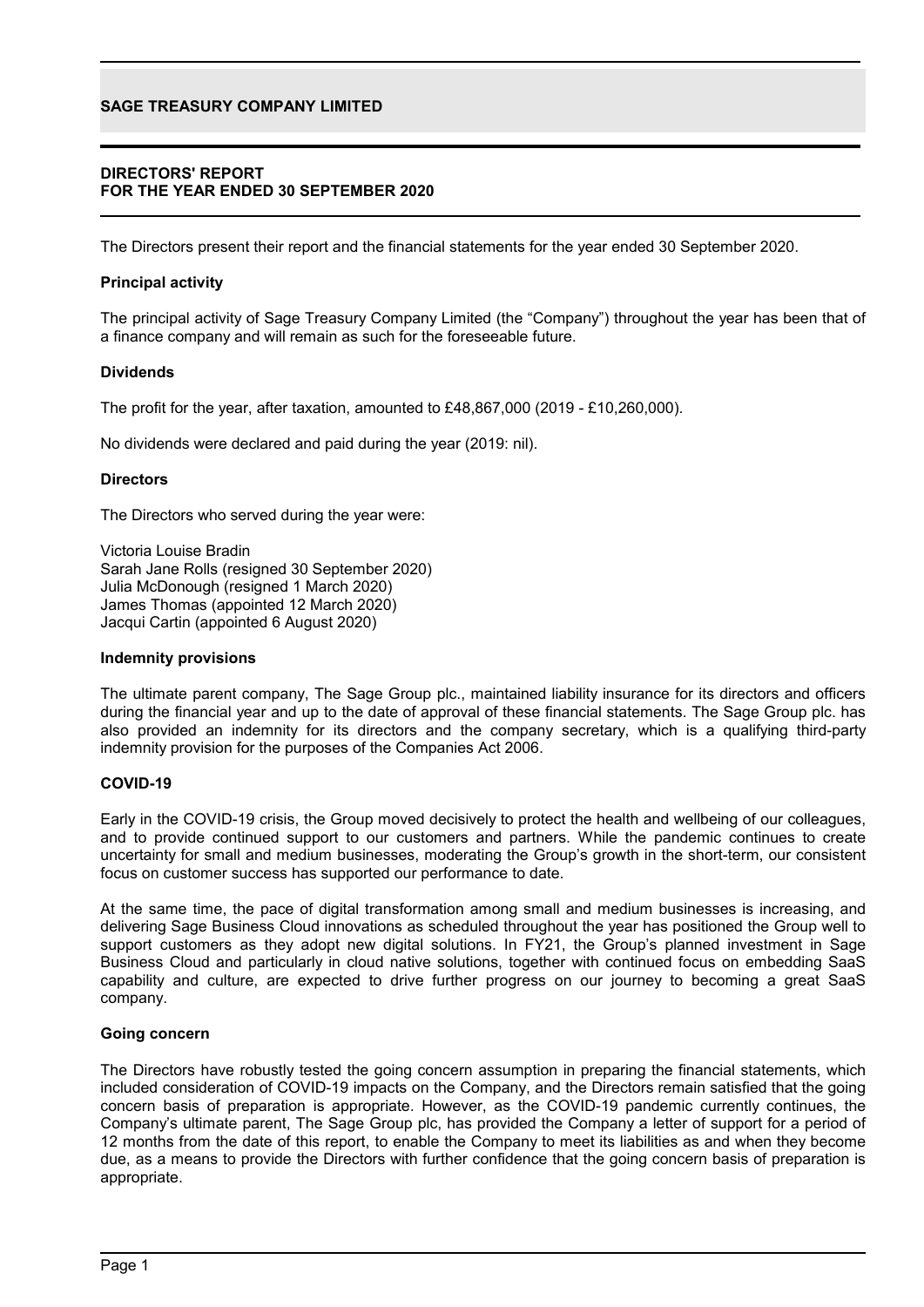## **DIRECTORS' REPORT (CONTINUED) FOR THE YEAR ENDED 30 SEPTEMBER 2020**

#### **Strategic Report**

This report has been prepared in accordance with the special provision relating to small companies within Part 15 of the Companies Act 2006 and the Company is therefore exempt from the requirement to prepare a Strategic Report.

#### **Post balance sheet events**

There have been no significant subsequent events identified at the date of this report which would impact the Company.

#### **Disclosure of information to auditors**

Each of the persons who are Directors at the time when this Directors' Report is approved has confirmed that:

- so far as the Director is aware, there is no relevant audit information of which the Company's auditors are unaware, and
- the Director has taken all the steps that ought to have been taken as a Director in order to be aware of any relevant audit information and to establish that the Company's auditors are aware of that information.

This confirmation is given and should be interpreted in accordance with the provisions of section 418 of the Companies Act 2006.

#### **Small companies note**

In preparing this report, the Directors have taken advantage of the small companies exemptions provided by section 415A of the Companies Act 2006.

This report was approved by the board and signed on its behalf.

James Thomas **Director** 

Date: 17 December 2020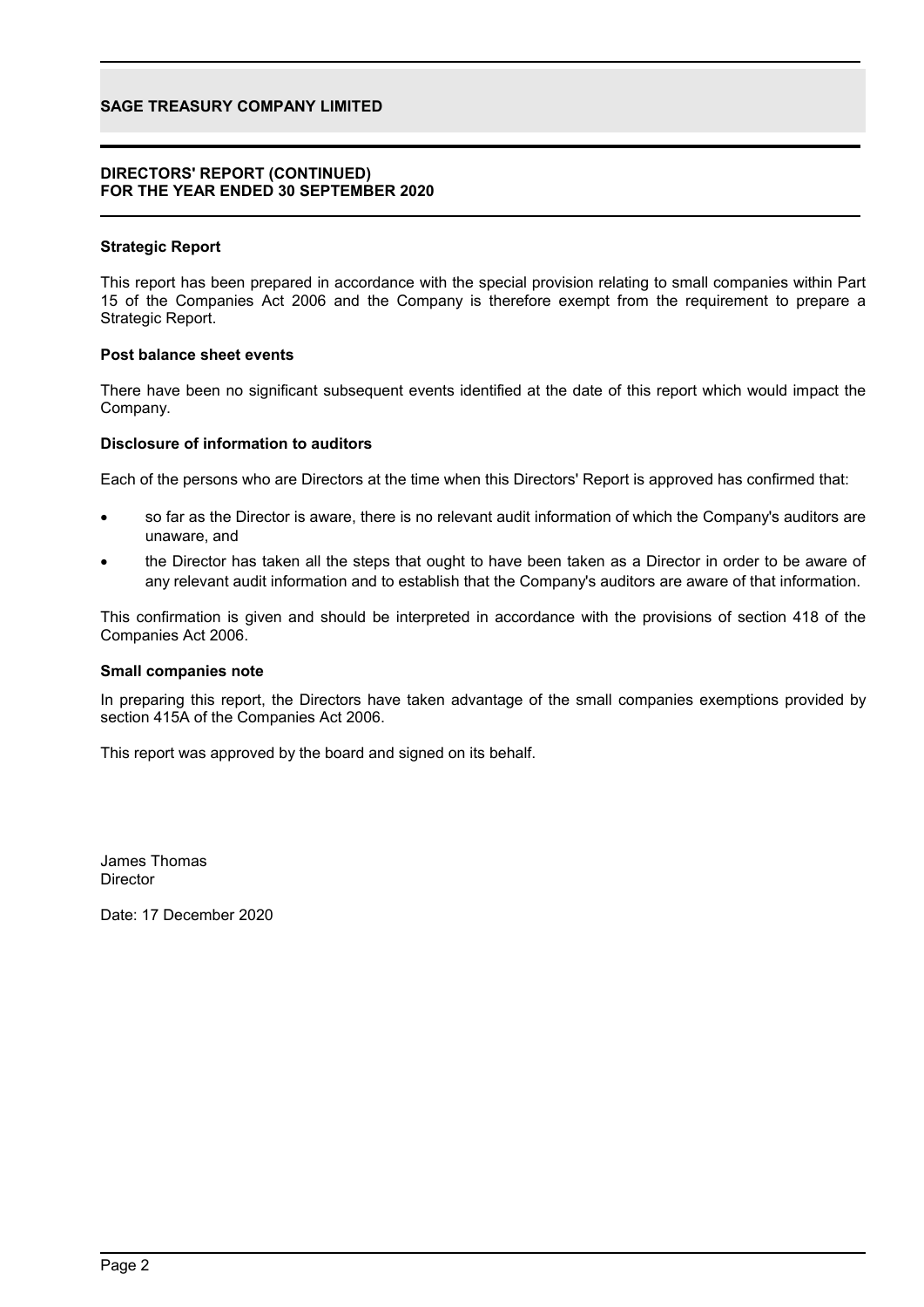#### **DIRECTORS' RESPONSIBILITIES STATEMENT FOR THE YEAR ENDED 30 SEPTEMBER 2020**

The Directors are responsible for preparing the Directors' Report and the financial statements in accordance with applicable law and regulations.

Company law requires the Directors to prepare financial statements for each financial year. Under that law the Directors have elected to prepare the financial statements in accordance with applicable law and United Kingdom Accounting Standards (United Kingdom Generally Accepted Accounting Practice), including Financial Reporting Standard 101 'Reduced Disclosure Framework'. Under company law the Directors must not approve the financial statements unless they are satisfied that they give a true and fair view of the state of affairs of the Company and of the profit or loss of the Company for that period.

In preparing these financial statements, the Directors are required to:

- select suitable accounting policies and then apply them consistently;
- make judgments and accounting estimates that are reasonable and prudent;
- prepare the financial statements on the going concern basis unless it is inappropriate to presume that the Company will continue in business.

The Directors are responsible for keeping adequate accounting records that are sufficient to show and explain the Company's transactions and disclose with reasonable accuracy at any time the financial position of the Company and to enable them to ensure that the financial statements comply with the Companies Act 2006. They are also responsible for safeguarding the assets of the Company and hence for taking reasonable steps for the prevention and detection of fraud and other irregularities.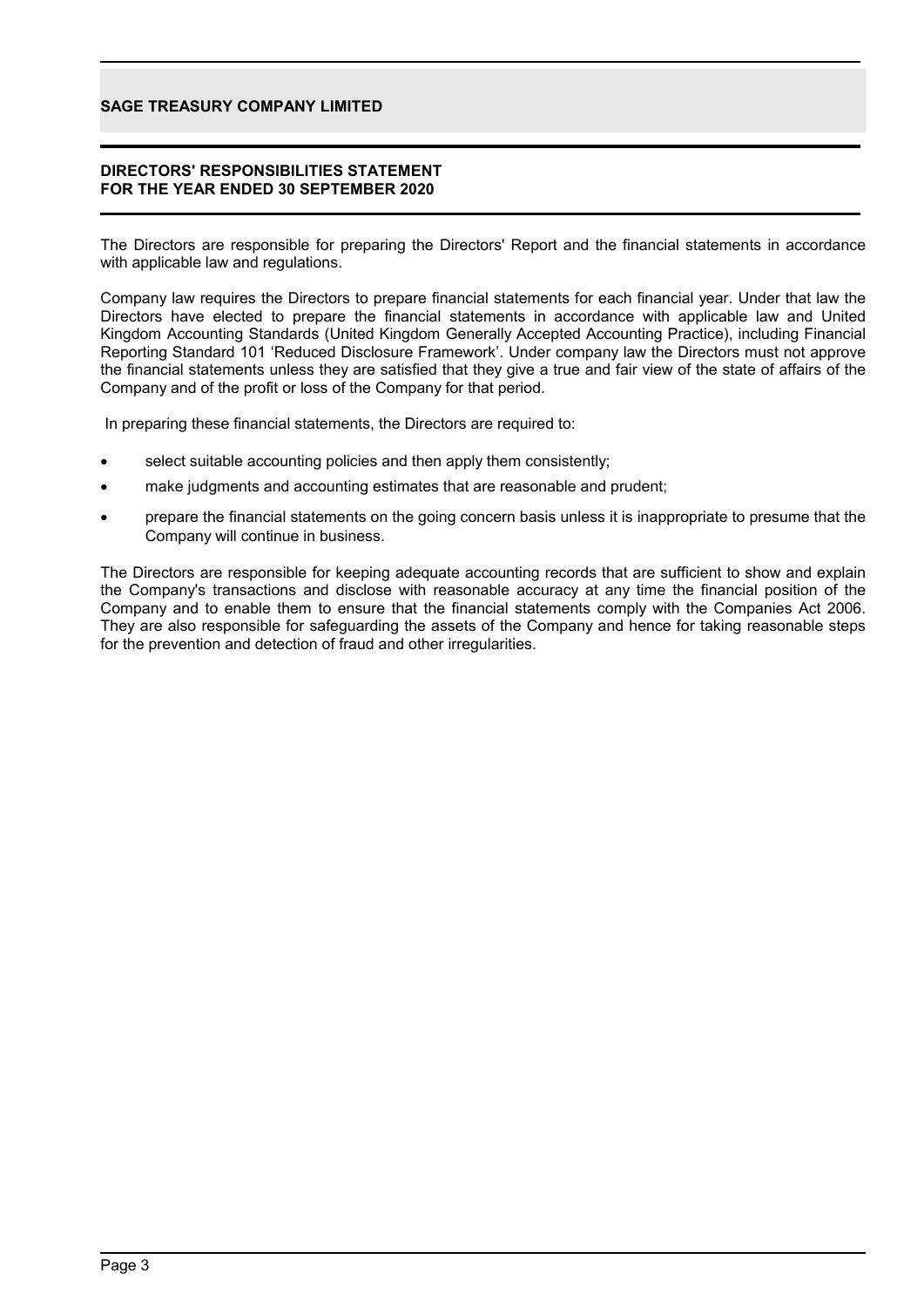## **INDEPENDENT AUDITORS' REPORT TO THE MEMBERS OF SAGE TREASURY COMPANY LIMITED**

#### **Opinion**

We have audited the financial statements of Sage Treasury Company Limited for the year ended 30 September 2020 which comprise the Statement of Comprehensive Income, Balance Sheet, Statement of Changes in Equity and the related notes 1 to 16, including a summary of significant accounting policies The financial reporting framework that has been applied in their preparation is applicable law and United Kingdom Accounting Standards including FRS 101 "Reduced Disclosure Framework" (United Kingdom Generally Accepted Accounting Practice).

In our opinion, the financial statements:

- give a true and fair view of the company's affairs as at 30 September 2020 and of its profit for the year then ended;

- have been properly prepared in accordance with United Kingdom Generally Accepted Accounting Practice; and

- have been prepared in accordance with the requirements of the Companies Act 2006.

#### **Basis for opinion**

We conducted our audit in accordance with International Standards on Auditing (UK) (ISAs (UK)) and applicable law. Our responsibilities under those standards are further described in the Auditor's responsibilities for the audit of the financial statements section of our report below. We are independent of the company in accordance with the ethical requirements that are relevant to our audit of the financial statements in the UK, including the FRC's Ethical Standard, and we have fulfilled our other ethical responsibilities in accordance with these requirements.

We believe that the audit evidence we have obtained is sufficient and appropriate to provide a basis for our opinion.

#### **Conclusions relating to going concern**

We have nothing to report in respect of the following matters in relation to which the ISAs (UK) require us to report to you where:

- the directors' use of the going concern basis of accounting in the preparation of the financial statements is not appropriate; or

- the directors have not disclosed in the financial statements any identified material uncertainties that may cast significant doubt about the company's ability to continue to adopt the going concern basis of accounting for a period of at least twelve months from the date when the financial statements are authorised for issue.

#### **Other information**

The other information comprises the information included in the annual report, other than the financial statements and our auditor's report thereon. The directors are responsible for the other information.

Our opinion on the financial statements does not cover the other information and, except to the extent otherwise explicitly stated in this report, we do not express any form of assurance conclusion thereon.

In connection with our audit of the financial statements, our responsibility is to read the other information and, in doing so, consider whether the other information is materially inconsistent with the financial statements or our knowledge obtained in the audit or otherwise appears to be materially misstated. If we identify such material inconsistencies or apparent material misstatements, we are required to determine whether there is a material misstatement in the financial statements or a material misstatement of the other information. If, based on the work we have performed, we conclude that there is a material misstatement of the other information, we are required to report that fact.

We have nothing to report in this regard.

#### **Opinions on other matters prescribed by the Companies Act 2006**

In our opinion, based on the work undertaken in the course of the audit:

- the information given in the directors' report for the financial year for which the financial statements are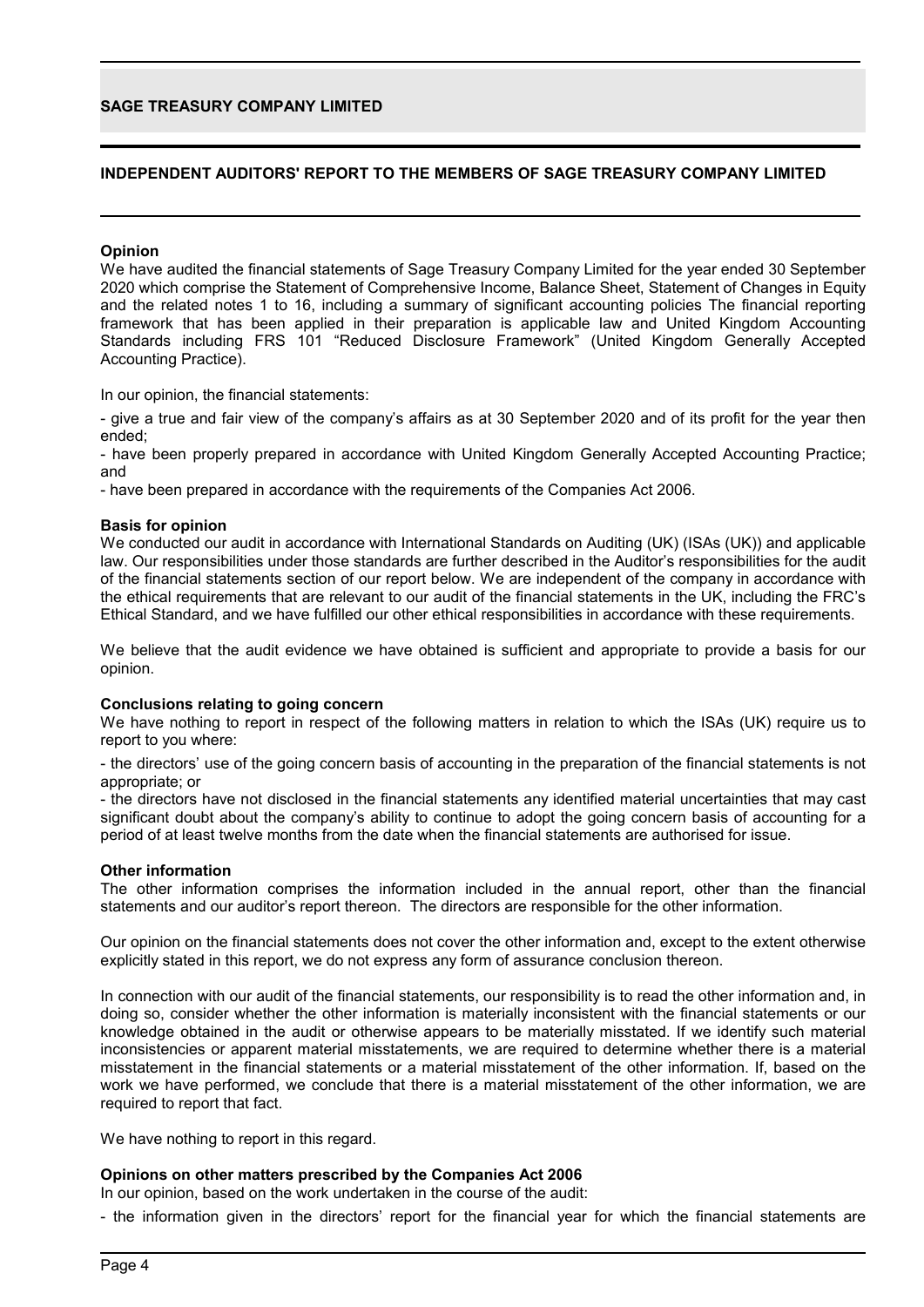## **INDEPENDENT AUDITORS' REPORT TO THE MEMBERS OF SAGE TREASURY COMPANY LIMITED**

prepared is consistent with the financial statements; and

- the directors' report have been prepared in accordance with applicable legal requirements.

#### **Matters on which we are required to report by exception**

In the light of the knowledge and understanding of the company and its environment obtained in the course of the audit, we have not identified material misstatements in the directors' report.

We have nothing to report in respect of the following matters in relation to which the Companies Act 2006 requires us to report to you if, in our opinion:

- adequate accounting records have not been kept or returns adequate for our audit have not been received from branches not visited by us; or

- the financial statements are not in agreement with the accounting records and returns; or

- certain disclosures of directors' remuneration specified by law are not made; or

- we have not received all the information and explanations we require for our audit; or

- the directors were not entitled to prepare the financial statements in accordance with the small companies regime and take advantage of the small companies exemptions in preparing the directors' report and from the requirement to prepare a strategic report.

#### **Responsibilities of directors**

As explained more fully in the directors' responsibilities statement set out on page 3, the directors are responsible for the preparation of the financial statements and for being satisfied that they give a true and fair view, and for such internal control as the directors determine is necessary to enable the preparation of financial statements that are free from material misstatement, whether due to fraud or error.

In preparing the financial statements, the directors are responsible for assessing the company's ability to continue as a going concern, disclosing, as applicable, matters related to going concern and using the going concern basis of accounting unless the directors either intend to liquidate the company or to cease operations, or have no realistic alternative but to do so.

## **Auditor's responsibilities for the audit of the financial statements**

Our objectives are to obtain reasonable assurance about whether the financial statements as a whole are free from material misstatement, whether due to fraud or error, and to issue an auditor's report that includes our opinion. Reasonable assurance is a high level of assurance, but is not a guarantee that an audit conducted in accordance with ISAs (UK) will always detect a material misstatement when it exists. Misstatements can arise from fraud or error and are considered material if, individually or in the aggregate, they could reasonably be expected to influence the economic decisions of users taken on the basis of these financial statements.

A further description of our responsibilities for the audit of the financial statements is located on the Financial Reporting Council's website at https://www.frc.org.uk/auditorsresponsibilities. This description forms part of our auditor's report.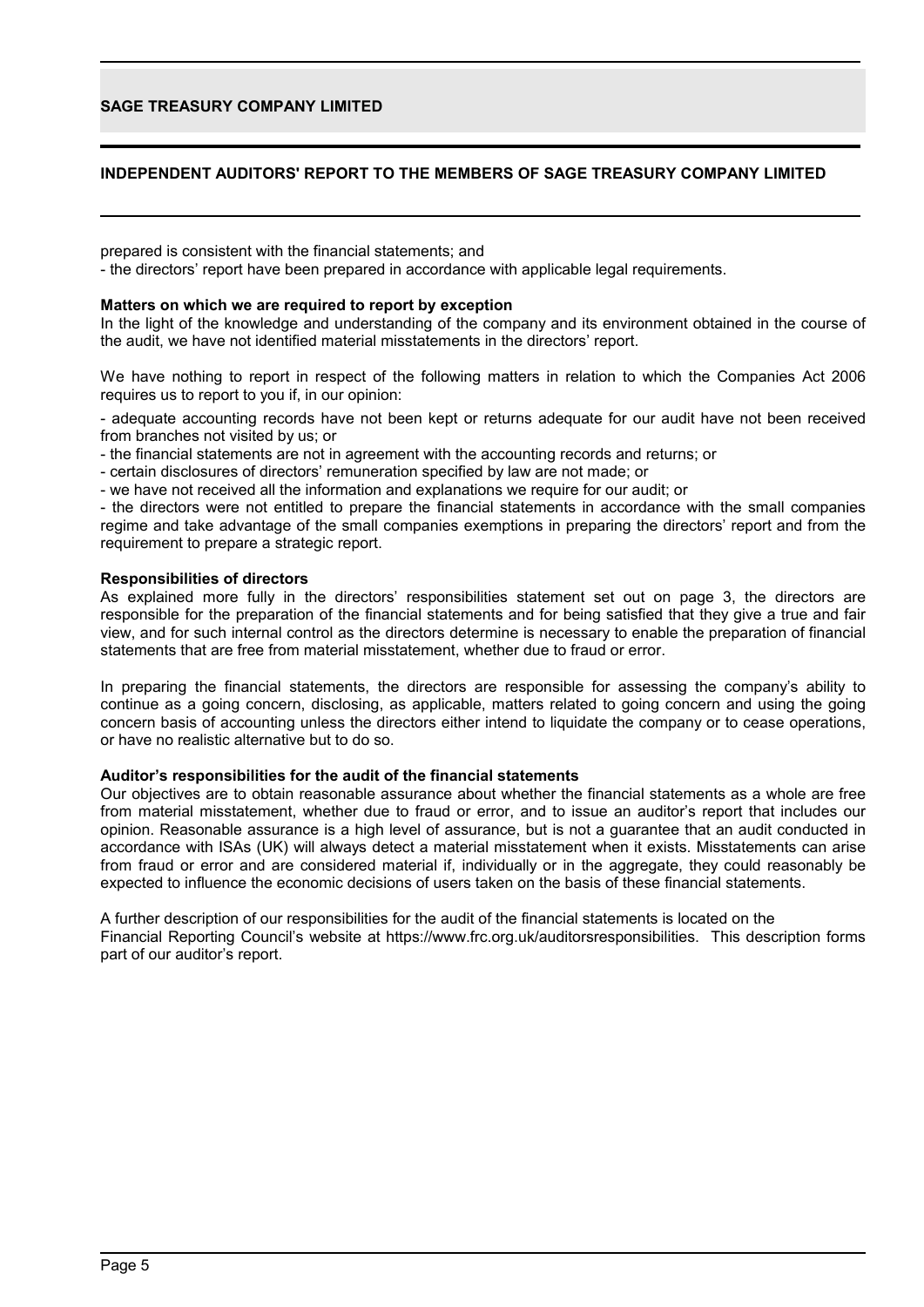## **INDEPENDENT AUDITORS' REPORT TO THE MEMBERS OF SAGE TREASURY COMPANY LIMITED**

#### **Use of our report**

This report is made solely to the company's members, as a body, in accordance with Chapter 3 of Part 16 of the Companies Act 2006. Our audit work has been undertaken so that we might state to the company's members those matters we are required to state to them in an auditor's report and for no other purpose. To the fullest extent permitted by law, we do not accept or assume responsibility to anyone other than the company and the company's members as a body, for our audit work, for this report, or for the opinions we have formed.

Andrew Davison (Senior statutory auditor) for and on behalf of Ernst & Young LLP, Statutory Auditor London, United Kingdom 18 December 2020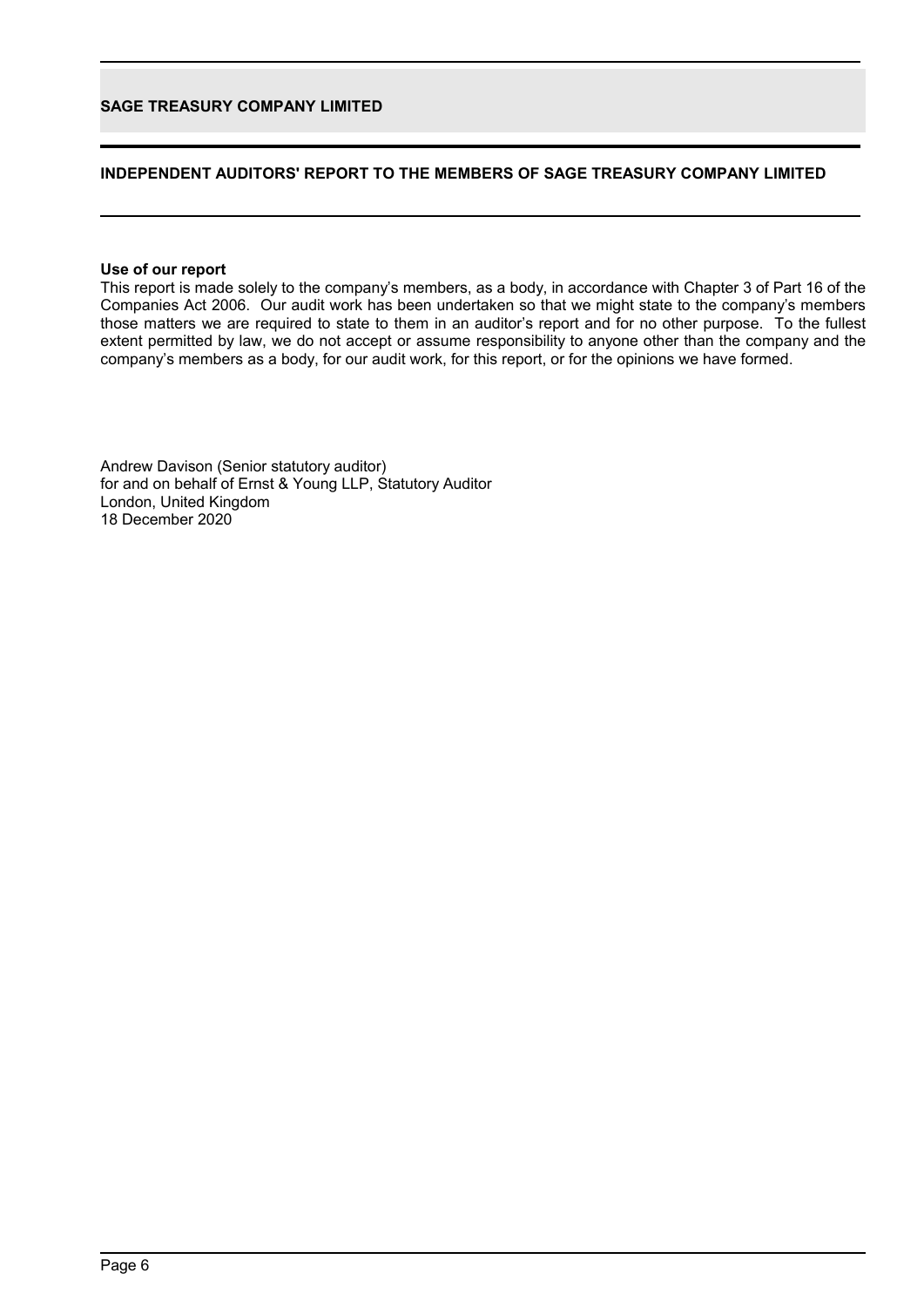## **STATEMENT OF COMPREHENSIVE INCOME FOR THE YEAR ENDED 30 SEPTEMBER 2020**

|                                         | <b>Note</b> | 2020<br>£000 | 2019<br>£000 |
|-----------------------------------------|-------------|--------------|--------------|
| Income from participating interests     | 4           | 87,355       | 22,797       |
| Finance income                          | 6           | 39,559       | 56,147       |
| Finance costs                           | 7           | (67, 782)    | (56, 277)    |
| Profit before income tax                |             | 59,132       | 22,667       |
| Income tax expense                      | 8           | (10, 265)    | (12, 407)    |
| Profit for the financial year           |             | 48,867       | 10,260       |
| Total comprehensive income for the year |             | 48,867       | 10,260       |

The notes on pages 11 to 21 form part of these financial statements.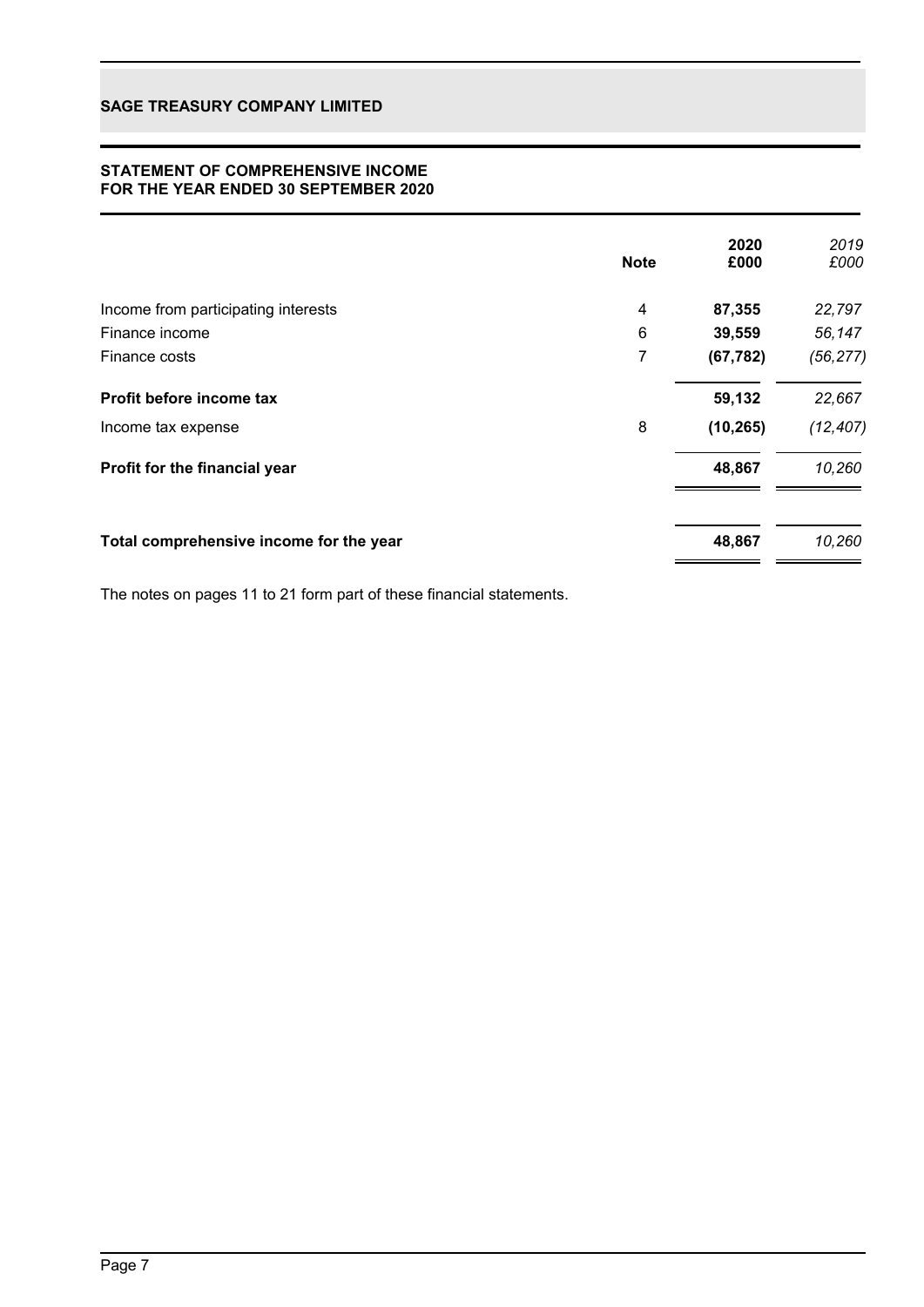## **SAGE TREASURY COMPANY LIMITED REGISTERED NUMBER: 08319044**

### **BALANCE SHEET AS AT 30 SEPTEMBER 2020**

|                                                   | <b>Note</b> | 2020<br>£000  | 2019<br>£000  |
|---------------------------------------------------|-------------|---------------|---------------|
| <b>Non-current assets</b>                         |             |               |               |
| Investments                                       | 9           | 953,800       | 1,037,659     |
| Trade and other receivables                       | 10          |               | 196,008       |
| Deferred tax assets                               |             |               | 5,589         |
| Other financial assets                            |             | 1,000         | 1,000         |
|                                                   |             | 954,800       | 1,240,256     |
| <b>Current assets</b>                             |             |               |               |
| Trade and other receivables                       | 10          | 1,583,349     | 2,212,028     |
| Cash and cash equivalents                         |             | 610,759       | 24,859        |
|                                                   |             | 2,194,108     | 2,236,887     |
| <b>Total assets</b><br><b>Current liabilities</b> |             | 3,148,908     | 3,477,143     |
| Trade and other payables                          | 11          | (2, 104, 993) | (2, 175, 237) |
| <b>Borrowings</b>                                 | 13          |               | (122, 050)    |
|                                                   |             | (2, 104, 993) | (2, 297, 287) |
| <b>Non current liabilites</b>                     |             |               |               |
| Trade and other payables                          | 12          |               | (418, 343)    |
| <b>Borrowings</b>                                 | 13          | (876, 711)    | (643, 176)    |
|                                                   |             | (876, 711)    | (1,061,519)   |
| <b>Total liabilities</b>                          |             | (2,981,704)   | (3, 358, 806) |
| <b>Net assets</b>                                 |             | 167,204       | 118,337       |
| Equity attributable to the owners of the parent   |             |               |               |
| Ordinary shares                                   | 14          | 5,000         | 5,000         |
| Retained earnings                                 | 14          | 162,204       | 113,337       |
|                                                   |             | 167,204       | 118,337       |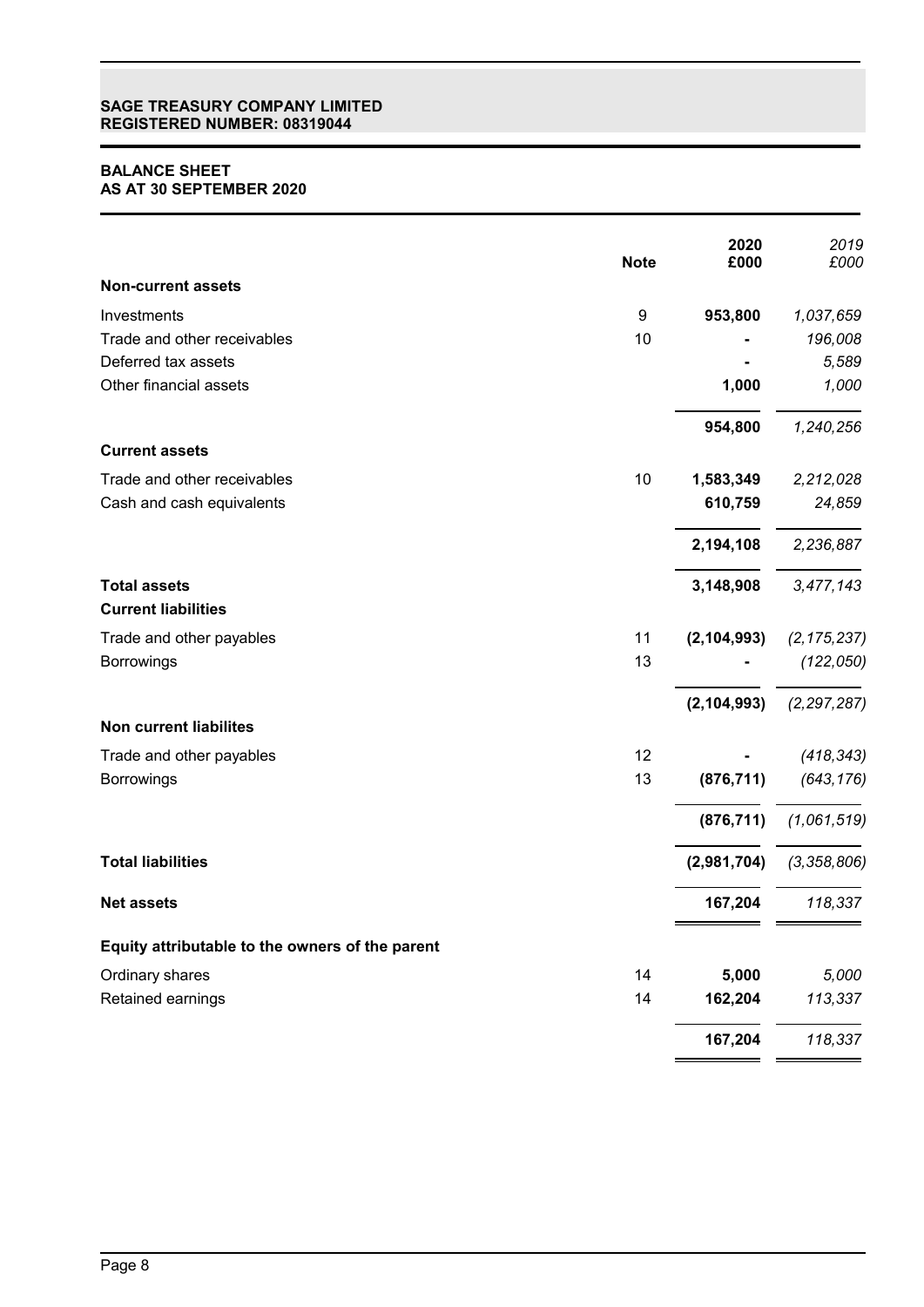## **SAGE TREASURY COMPANY LIMITED REGISTERED NUMBER: 08319044**

## **BALANCE SHEET (CONTINUED) AS AT 30 SEPTEMBER 2020**

The Company's financial statements have been prepared in accordance with the provisions applicable to entities subject to the small companies regime.

The financial statements were approved and authorised for issue by the board and were signed on its behalf by:

**James Thomas Director** Date: 17 December 2020

The notes on pages 11 to 21 form part of these financial statements.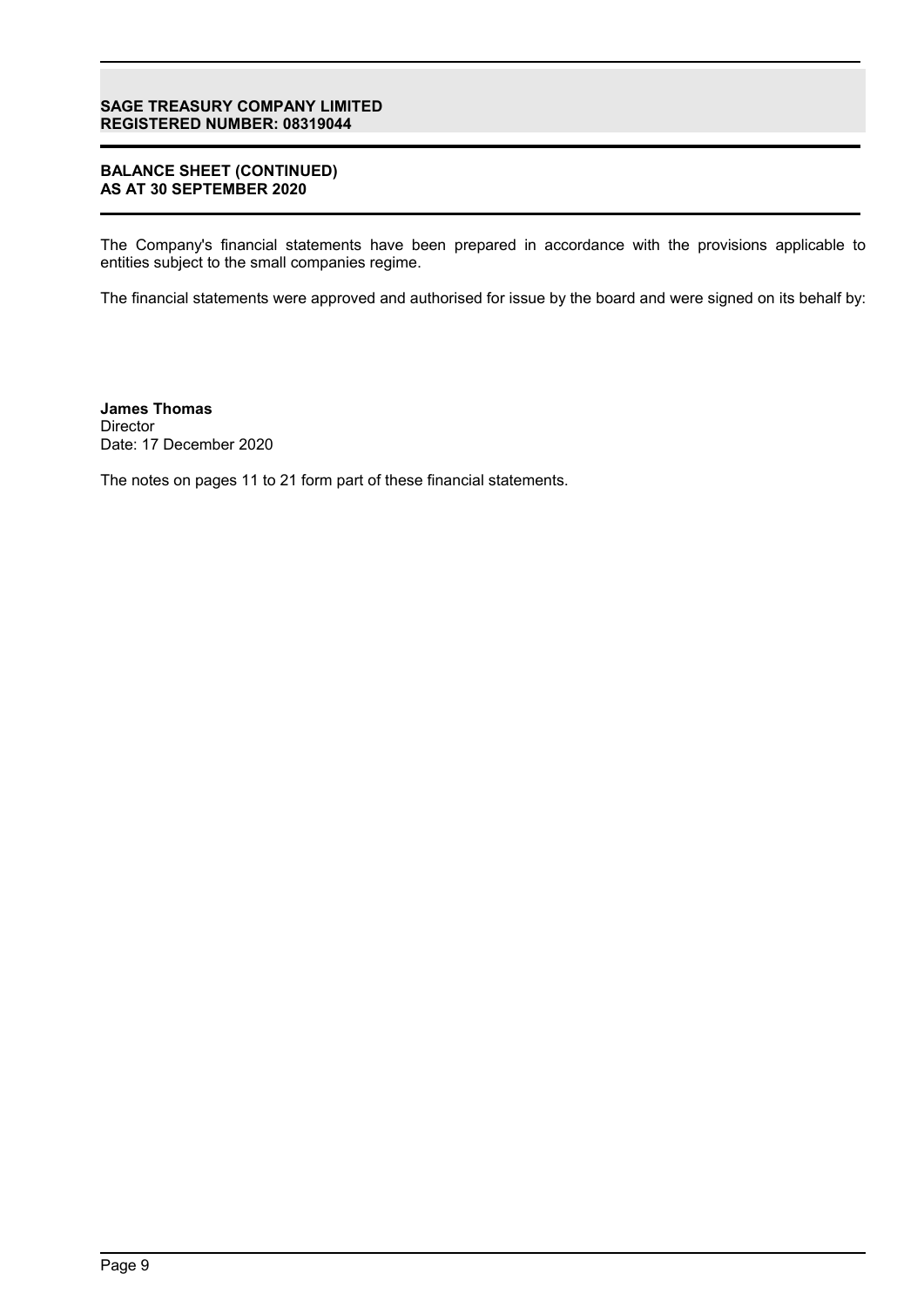#### **STATEMENT OF CHANGES IN EQUITY FOR THE YEAR ENDED 30 SEPTEMBER 2020**

|                                         | Ordinary<br>shares<br>£000 | <b>Retained</b><br>earnings<br>£000 | <b>Total equity</b><br>£000 |
|-----------------------------------------|----------------------------|-------------------------------------|-----------------------------|
| At 1 October 2018                       | 5,000                      | 103,077                             | 108,077                     |
| Profit for the year                     |                            | 10,260                              | 10,260                      |
| Total comprehensive income for the year |                            | 10,260                              | 10,260                      |
| At 1 October 2019                       | 5,000                      | 113,337                             | 118,337                     |
| Profit for the year                     |                            | 48,867                              | 48,867                      |
| Total comprehensive income for the year |                            | 48,867                              | 48,867                      |
| At 30 September 2020                    | 5,000                      | 162,204                             | 167,204                     |

The notes on pages 11 to 21 form part of these financial statements.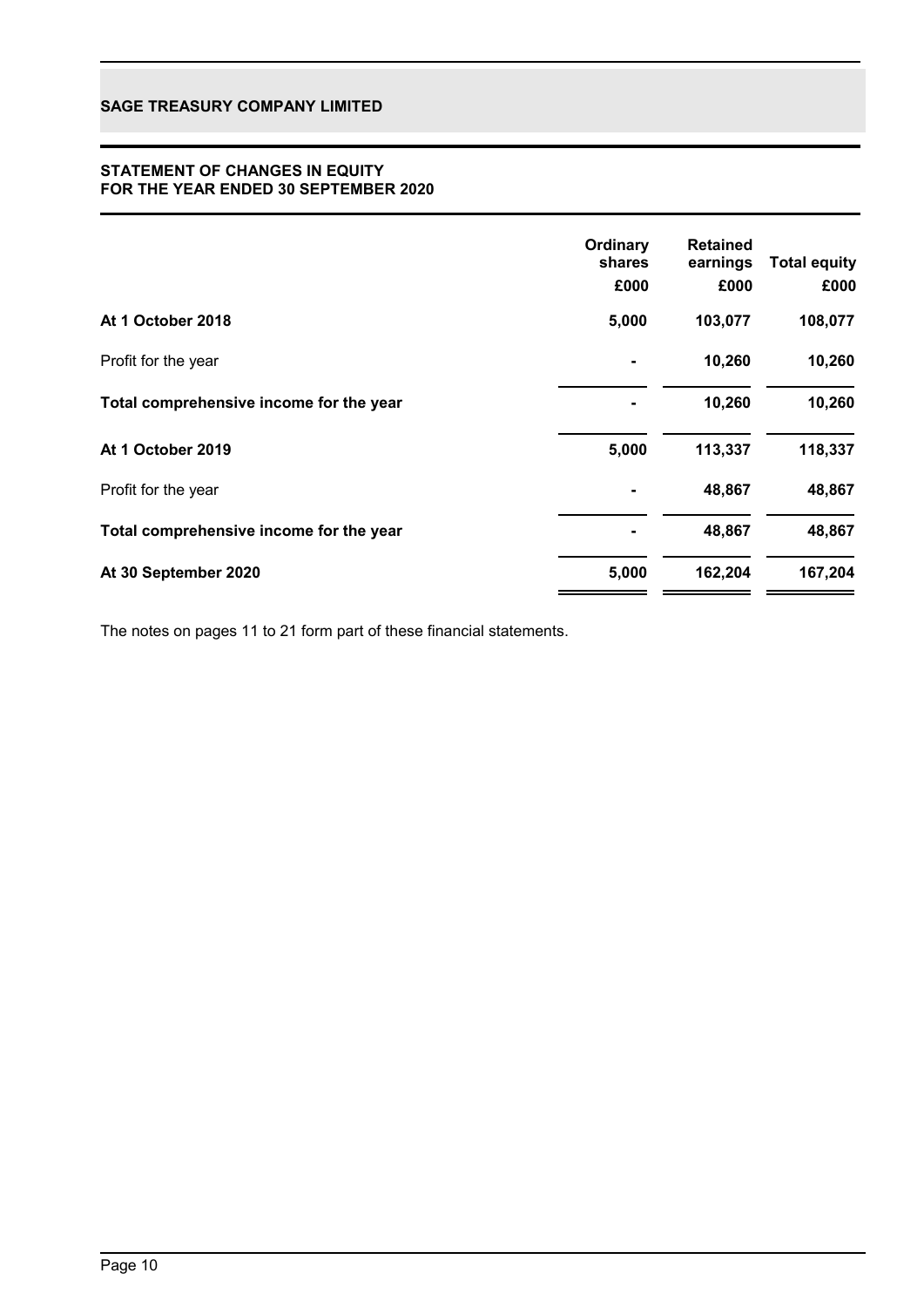#### **1. General information**

Sage Treasury Company Limited (the "Company") is a company incorporated and domiciled in England, it is a private company limited by shares and the Company's registered address is North Park, Newcastle upon Tyne, NE13 9AA.

#### **2. Accounting policies**

#### **2.1 Basis of preparation of financial statements**

The Company is exempt by virtue of s400 of the Companies Act 2006 from the requirement to prepare group financial statements. These financial statements present information about the Company as an individual undertaking and not about its group.

These financial statements were prepared in accordance with Financial Reporting Standard 101 Reduced Disclosure Framework ("FRS 101") and the UK Companies Act 2006.

In preparing these financial statements, the Company applies the recognition, measurement and disclosure requirements of International Financial Reporting Standards as adopted by the EU ("Adopted IFRSs") but makes amendments where necessary in order to comply with Companies Act 2006 and has set out below where advantage of the FRS 101 disclosure exemptions has been taken.

The Company's ultimate parent undertaking, The Sage Group plc., includes the Company in its consolidated financial statements. The consolidated financial statements of The Sage Group plc. are prepared in accordance with International Financial Reporting Standards and are available to the public and may be obtained from the address given in note 16.

The Company proposes to continue to adopt the reduced disclosure framework of FRS 101 in its next financial statements.

The accounting policies set out below have, unless otherwise stated, been applied consistently to all periods presented in these financial statements.

Judgements made by the Directors, in the application of these accounting policies that have a significant effect on the financial statements and estimates with a significant risk of material adjustment in the next year are discussed in note 3.

The financial statements have been prepared on the historical cost basis. All amounts are presented in Great British Pounds (GBP) and are round to the nearest £'000.

Historical cost is generally based on the fair value of the consideration given in exchange for goods and services.

The financial statements are prepared on a going concern basis and in accordance with the Companies Act 2006.

The Directors have robustly tested the going concern assumption in preparing the financial statements, which included consideration of COVID-19 impacts on the Company, and the Directors remain satisfied that the going concern basis of preparation is appropriate. However, as the COVID-19 pandemic currently continues, the Company's ultimate parent, The Sage Group plc, has provided the Company a letter of support for a period of 12 months from the date of this report, to enable the Company to meet its liabilities as and when they become due, as a means to provide the Directors with further confidence that the going concern basis of preparation is appropriate.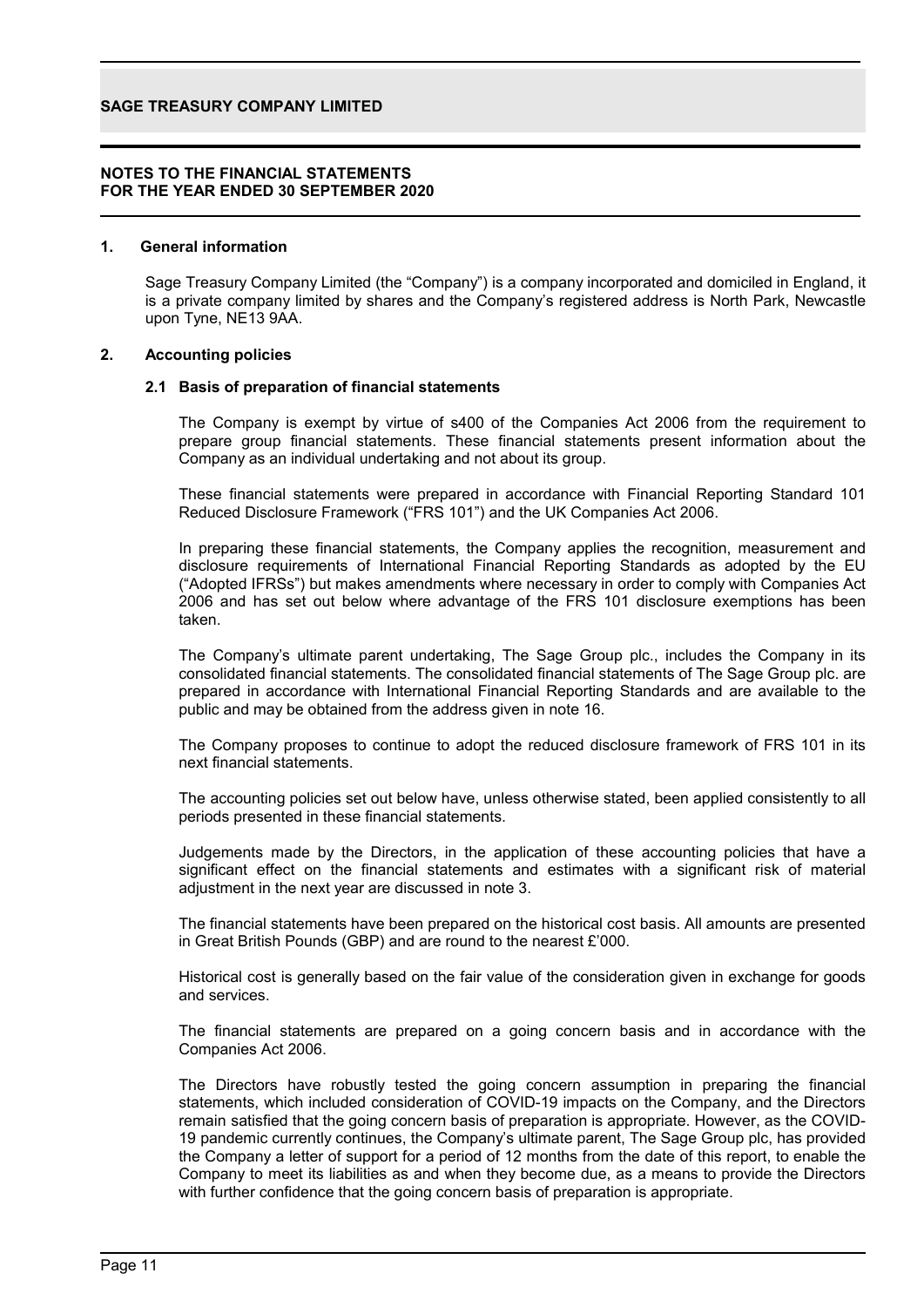#### **2. Accounting policies (continued)**

#### **2.1 Basis of preparation of financial statements (continued)**

The principal accounting policies, which have been applied consistently throughout the year, are set out below.

#### **2.2 Financial reporting standard 101 - reduced disclosure exemptions**

In these financial statements, the Company has applied the exemptions available under FRS 101 in respect of the following disclosures:

• a Cash Flow Statement and related notes, as required by IAS 7 Statement of cash flows;

• Disclosures in respect of transactions with wholly owned subsidiaries, as required by IAS 24 Related party disclosures;

• Disclosures in respect of capital management, as required by paragraphs 134 to 136 of IAS 1 Presentation of financial statements;

• The effects of new but not yet effective IFRSs, as required by paragraphs 30 and 31 of IAS 8 Accounting policies, changes in accounting estimates and errors;

• Disclosures in respect of the compensation of Key Management Personnel, as required by paragraph 17 of IAS 24 Related party disclosures; and

• Disclosures of transactions with a management entity that provides key management personnel services to the Company, as required by paragraph 17 of IAS 24 Related party disclosures.

As the consolidated financial statements of The Sage Group plc. include the equivalent disclosures, the Company has also taken the exemptions under FRS 101 available in respect of the following disclosures:

• Certain disclosures required by paragraphs 91 to 99 of IFRS 13 Fair Value Measurement and the disclosures required by IFRS 7 Financial Instrument Disclosures.

The Company proposes to continue to adopt the reduced disclosure framework of FRS 101 in its next financial statements.

#### **2.3 Foreign currency translation**

Monetary assets and liabilities expressed in foreign currencies are translated into sterling at rates of exchange prevailing at the balance sheet date. Transactions in foreign currencies are converted into sterling at the rate prevailing at the dates of the transactions. All differences on exchange are taken to the income statement.

#### **2.4 Finance income**

Interest income is recognised in profit or loss using the effective interest method.

#### **2.5 Finance costs**

Finance costs are charged to profit or loss over the term of the debt using the effective interest method so that the amount charged is at a constant rate on the carrying amount. Issue costs are initially recognised as a reduction in the proceeds of the associated capital instrument.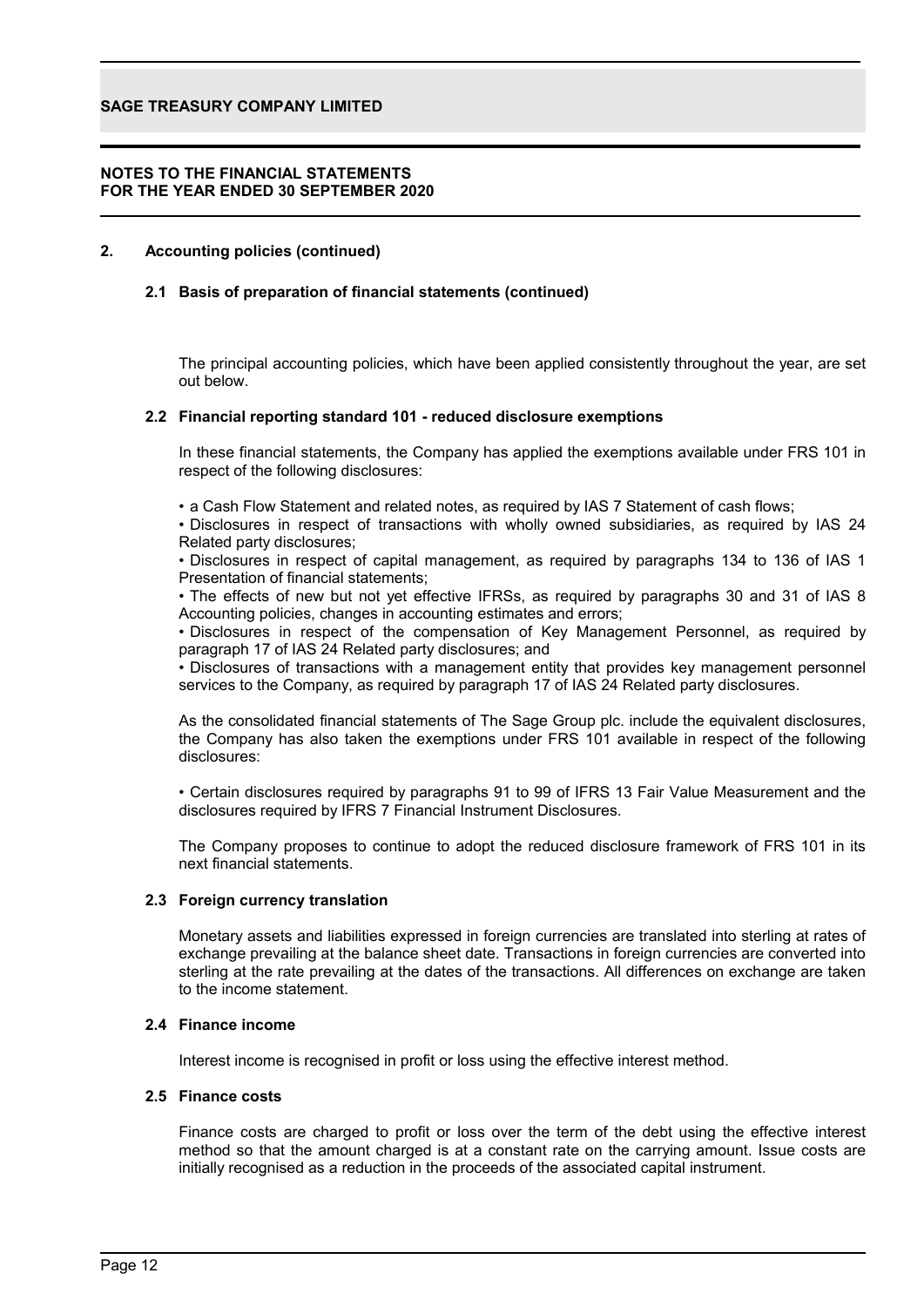#### **NOTES TO THE FINANCIAL STATEMENTS FOR THE YEAR ENDED 30 SEPTEMBER 2020**

#### **2. Accounting policies (continued)**

#### **2.6 Income tax expense**

The taxation expense for the year represents the sum of current tax payable and deferred tax. The expense is recognised in the income statement and statement of comprehensive income according to the accounting treatment of the related transaction.

Current tax payable or receivable is based on the taxable income for the period and any adjustment in respect of prior periods. Current tax is measured at the amount expected to be recovered from or paid to the taxation authorities, calculated using tax rates that have been enacted at the end of the reporting period.

The Company and its fellow group undertakings are able to relieve their tax losses by surrendering them to other group companies, within the UK corporation tax group, where capacity to utilise these losses exists.

#### **2.7 Investments**

Fixed asset investments are stated at cost less provision for any diminution in value. Any impairment is charged to the profit and loss account as it arises.

#### **2.8 Trade and other receivables**

Trade and other receivables are recognised initially at fair value and subsequently measured at amortised cost using the effective interest method, less provision for impairment.

A provision for impairment of trade and other receivables is established when there is objective evidence that the Company will not be able to collect all amounts due according to the original terms of the receivables.

#### **2.9 Trade and other payables**

Trade payables are recognised initially at fair value and subsequently measured at amortised cost using the effective interest method.

#### **2.10 Cash and cash equivalents**

Cash and cash equivalents include cash at bank and in hand and short-term deposits with an original maturity period of three months or less. Bank overdrafts that are an integral part of the Company's cash management are included in cash and cash equivalents where they have a legal right of set-off and there is an intention to settle net, against positive cash balances, otherwise bank overdrafts are classified as borrowings.

#### **2.11 Borrowings**

Interest-bearing borrowings are recognised initially at fair value less attributable transaction costs. Subsequent to initial recognition, interest-bearing borrowings are stated at amortised cost with any difference between cost and redemption value being recognised in the income statement over the period of borrowing on an effective interest basis.

#### **2.12 Financial instruments**

Financial assets and financial liabilities are recognised in the Company's balance sheet when the Company becomes a party to the contractual provisions of the instrument.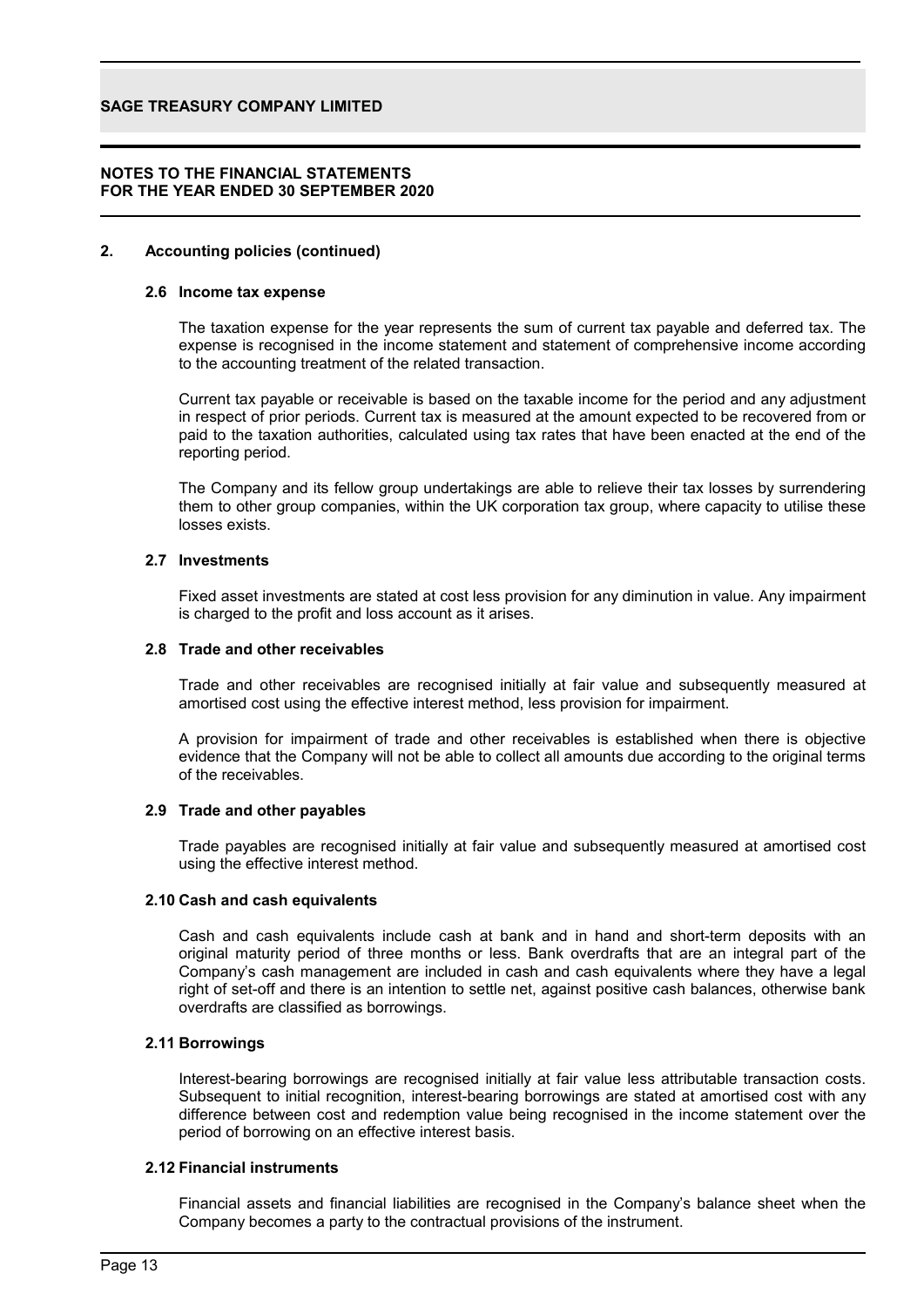#### **NOTES TO THE FINANCIAL STATEMENTS FOR THE YEAR ENDED 30 SEPTEMBER 2020**

### **2. Accounting policies (continued)**

#### **2.12 Financial instruments (continued)**

Financial assets are derecognised (i.e., removed from the Company's balance sheet) when the rights to receive cash flows from the asset have expired; or when the Company has transferred those rights and either has also transferred substantially all the risks and rewards of the asset or has neither transferred nor retained substantially all the risks and rewards of the asset but no longer has control of the asset.

Financial liabilities are derecognised when the obligation specified in the contract is discharged, cancelled or expires.

Financial assets and financial liabilities are initially measured at fair value.

All recognised financial assets are subsequently measured in their entirety at either fair value or amortised cost, depending on the classification of the financial assets.

#### **2.13 Equity**

Ordinary shares are classified as equity. Incremental costs directly attributable to the issue of new ordinary shares or options are shown in equity as a deduction, net of tax, from the proceeds.

#### **3. Judgements in applying accounting policies and key sources of estimation uncertainty**

The following are the key assumptions concerning the future, and other key sources of estimation uncertainty at the end of the reporting period that may have a significant risk of causing a material adjustment to the carrying amount of the assets and liabilities within the next year.

#### Recoverability of investments

Determining whether investments are impaired requires an estimate of the value-in-use or assessment of the assets and liabilities in the investment group. Where an estimate of the value-in-use is used, the key assumptions applied in the calculation relate to the future performance expectations of the business – average medium-term revenue growth, long term operating margin and long-term growth rate – as well as the discount rate to be applied in the calculation.

The carrying value of investments at 30 September 2020 was £961,592,000 (2019: £1,045,451,000) and no impairment loss has been recognised in the year (2019: £nil).

#### Recoverability of amounts owed by group undertakings

Determining whether amounts owed by group undertakings are recoverable requires a determination of whether the other party is able to repay. This is performed by assessing the assets and liabilities of the other party.

The carrying value of amounts owed by group undertakings at 30 September 2020 was £1,583,195,000 (2019: £2,408,017,000) and no impairment loss has been recognised in the year (2019: £nil).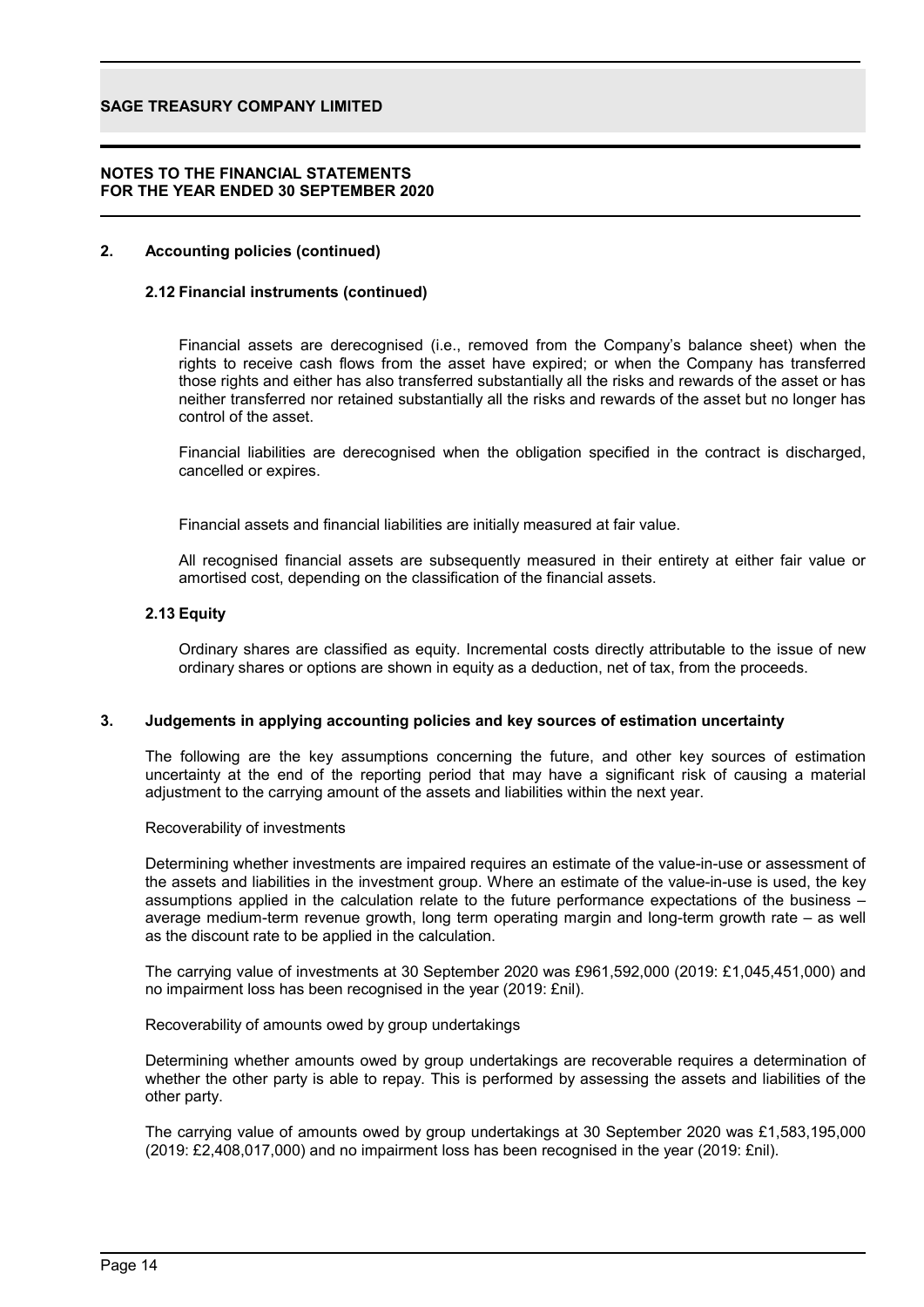#### **NOTES TO THE FINANCIAL STATEMENTS FOR THE YEAR ENDED 30 SEPTEMBER 2020**

## **4. Income from participating interests**

Income from participating interests relates to the Company's share of profits from its limited partnership interest in Sage US LLP.

## **5. Operating profit**

Auditors' remuneration is borne by the ultimate parent company, The Sage Group plc., for the year.

The Company has taken advantage of the exemption not to disclose amounts paid for non-audit services as these are disclosed in the group accounts of its parent The Sage Group plc.

The Directors did not receive any emoluments during the year in respect of their services to the Company. No other persons were employed during the year.

## **6. Finance income**

|                                          | 2020<br>£000   | 2019<br>£000 |
|------------------------------------------|----------------|--------------|
| Bank interest receivable                 | 388            | 122          |
| Interest receivable from group companies | 39,171         | 46,501       |
| Net foreign exchange gains               | $\blacksquare$ | 9,524        |
|                                          | 39,559         | 56,147       |

## **7. Finance costs**

|                                        | 2020<br>£000   | 2019<br>£000 |
|----------------------------------------|----------------|--------------|
| Finance costs on bank borrowings       | 21,723         | 25,878       |
| Amortisation of issue costs            | 1,360          | 1,022        |
| Bank interest payable                  | 14             | 9            |
| Net foreign exchange losses            | 11,466         |              |
| Interest payable to group undertakings | 33,138         | 28,833       |
| Fair value loss on derivative assets   | $\blacksquare$ | 490          |
| Other costs                            | 81             | 45           |
|                                        | 67,782         | 56,277       |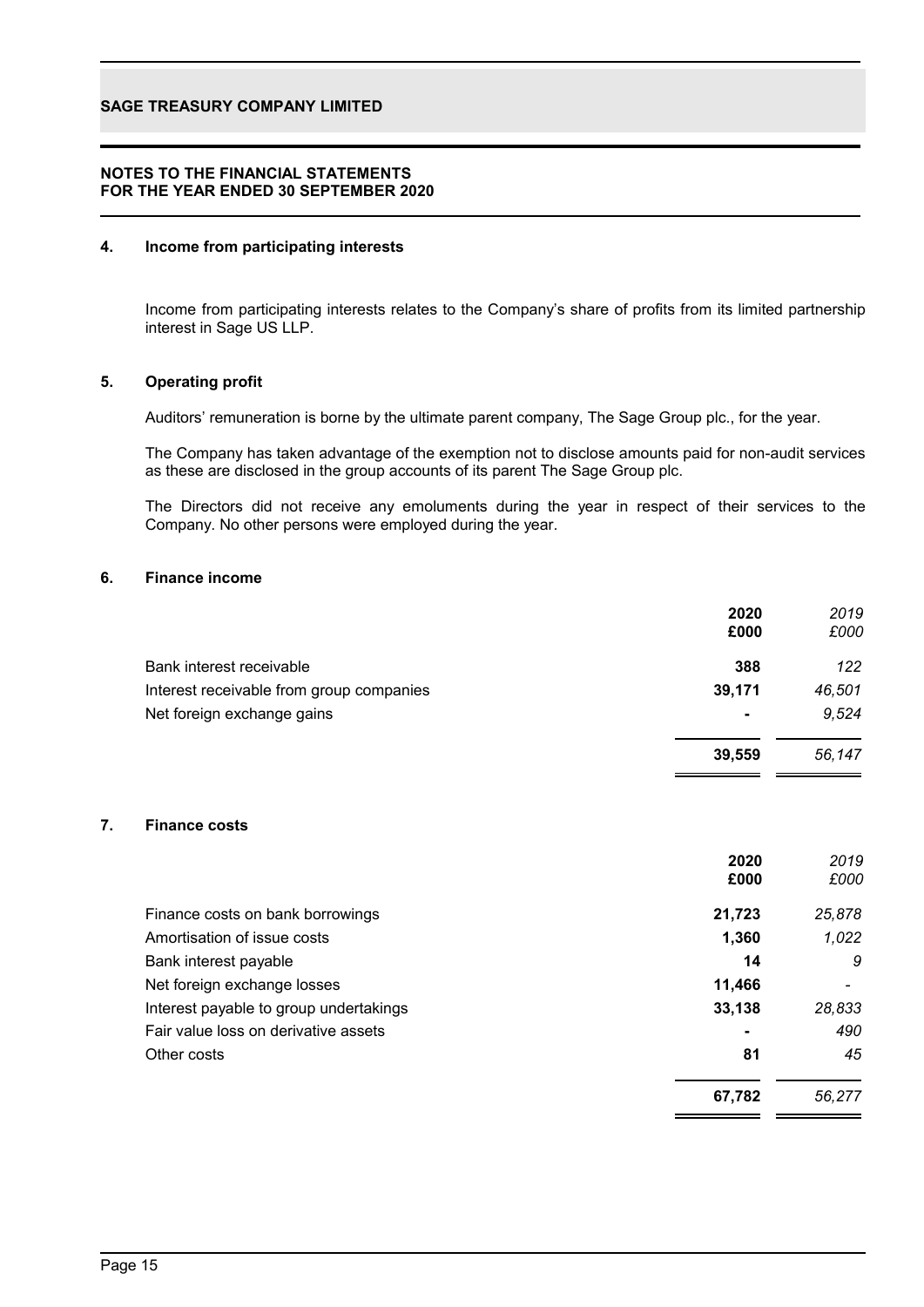## **8. Taxation**

|                                                  | 2020<br>£000 | 2019<br>£000 |
|--------------------------------------------------|--------------|--------------|
| <b>Corporation tax</b>                           |              |              |
| Current tax on profits for the year              | 4,378        | 15,345       |
| Adjustments in respect of previous periods       | 298          | 2,651        |
| <b>Total current tax</b>                         | 4,676        | 17,996       |
| <b>Deferred tax</b>                              |              |              |
| Origination and reversal of timing differences   | 5,589        | (5, 589)     |
| <b>Total deferred tax</b>                        | 5,589        | (5, 589)     |
| <b>Taxation on profit on ordinary activities</b> | 10,265       | 12,407       |

## **Factors affecting tax charge for the year**

The tax assessed for the year is lower than *(2019 - lower than)* the standard rate of corporation tax in the UK of 19% *(2019 - 19%)*. The differences are explained below:

|                                                                                                                                     | 2020<br>£000 | 2019<br>£000 |
|-------------------------------------------------------------------------------------------------------------------------------------|--------------|--------------|
| Profit on ordinary activities before tax                                                                                            | 59,132       | 22,667       |
| Profit on ordinary activities multiplied by standard rate of corporation tax in<br>the UK of 19% (2019 - 19%)<br><b>Effects of:</b> | 11,235       | 4,307        |
| Non-deductible tax expenses and permanent items                                                                                     | 959          | 10,618       |
| Adjustments to tax charge in respect of prior periods                                                                               | 298          | 2,651        |
| Effect of imputed interest                                                                                                          | (2, 244)     | (1, 208)     |
| Other income                                                                                                                        | 401          | 310          |
| Other timing differences                                                                                                            | (384)        | 657          |
| Group relief                                                                                                                        |              | (4,928)      |
| Total tax charge for the year                                                                                                       | 10,265       | 12,407       |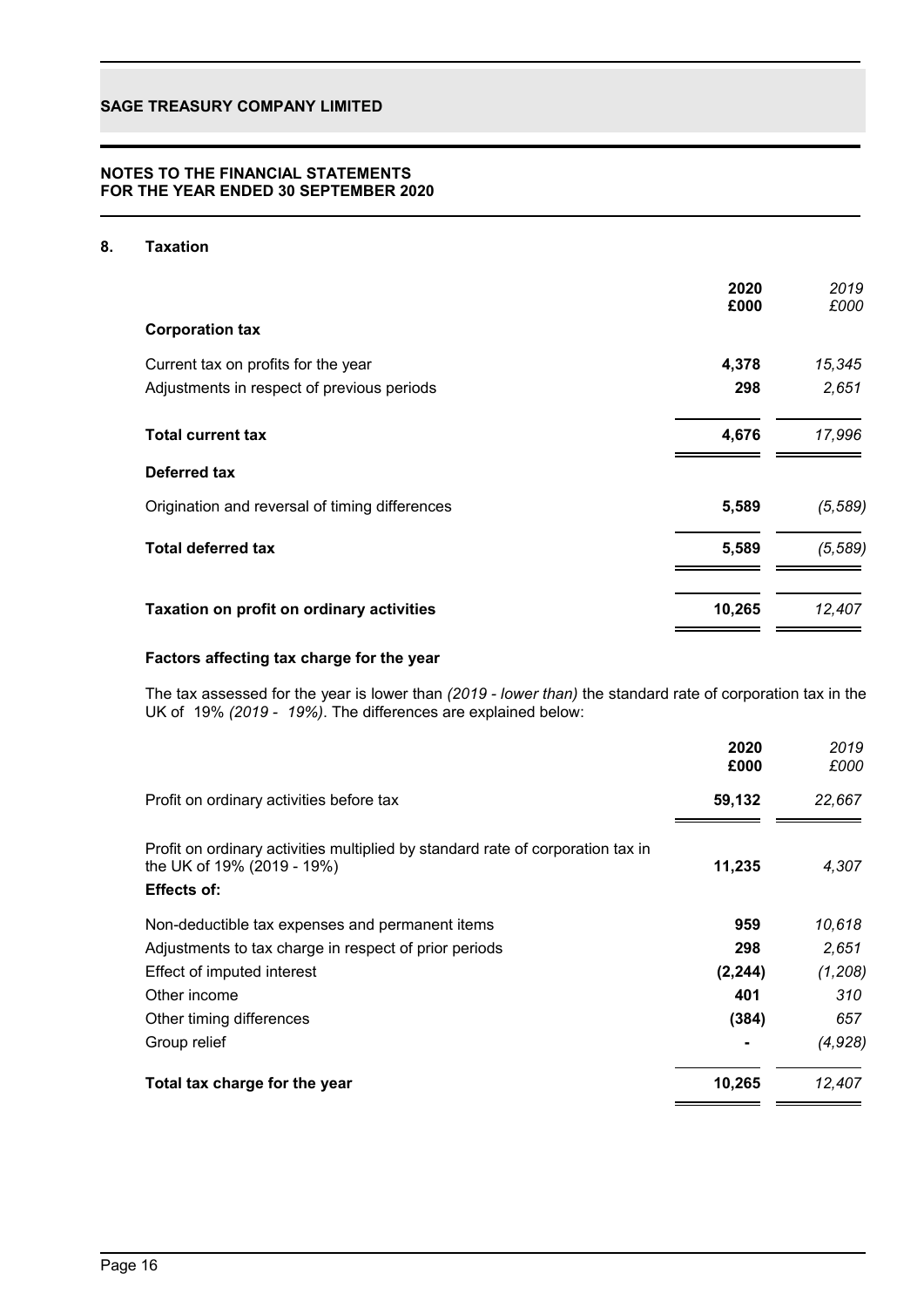#### **NOTES TO THE FINANCIAL STATEMENTS FOR THE YEAR ENDED 30 SEPTEMBER 2020**

## **8. Taxation (continued)**

#### **EU State Aid**

The Company continues to monitor developments following the EU Commission's decision published on 25 April 2019 in respect of its State Aid investigation into the UK's Controlled Foreign Company regime. The EU Commission concluded that the UK law did not comply with EU State Aid rules in certain circumstances. The UK Government has appealed to the European Court seeking annulment of the EU Commission's decision. The Company, in line with a number of UK corporates, has made a similar appeal. HMRC issued guidance on this issue in December 2019 and provided some key factors that should be considered in the quantification of the State Aid amount. The Company has made an assessment of the potential State Aid amount in accordance with HMRC's guidance. The Company has submitted its analysis to HMRC but remains of the view that State Aid is not applicable. Based on current advice, we consider that no provision is required at this time. However, the Company has estimated its maximum potential liability to be approximately £12m. The assessment of uncertain tax positions is subjective and significant management judgement is required. This judgement is based on current interpretation of legislation, management experience and professional advice.

#### **9. Investments**

|                      | £000      |
|----------------------|-----------|
| Cost                 |           |
| At 1 October 2019    | 1,045,451 |
| Disposals            | (83, 859) |
| At 30 September 2020 | 961,592   |
| Impairment           |           |
| At 1 October 2019    | 7,792     |
| At 30 September 2020 | 7,792     |
| Net book value       |           |
| At 30 September 2020 | 953,800   |
| At 30 September 2019 | 1,037,659 |

Disposals relate to the partial redemption of shares in the Company's subsidiaries. The value was settled through settlement of payables with these subsidiaries.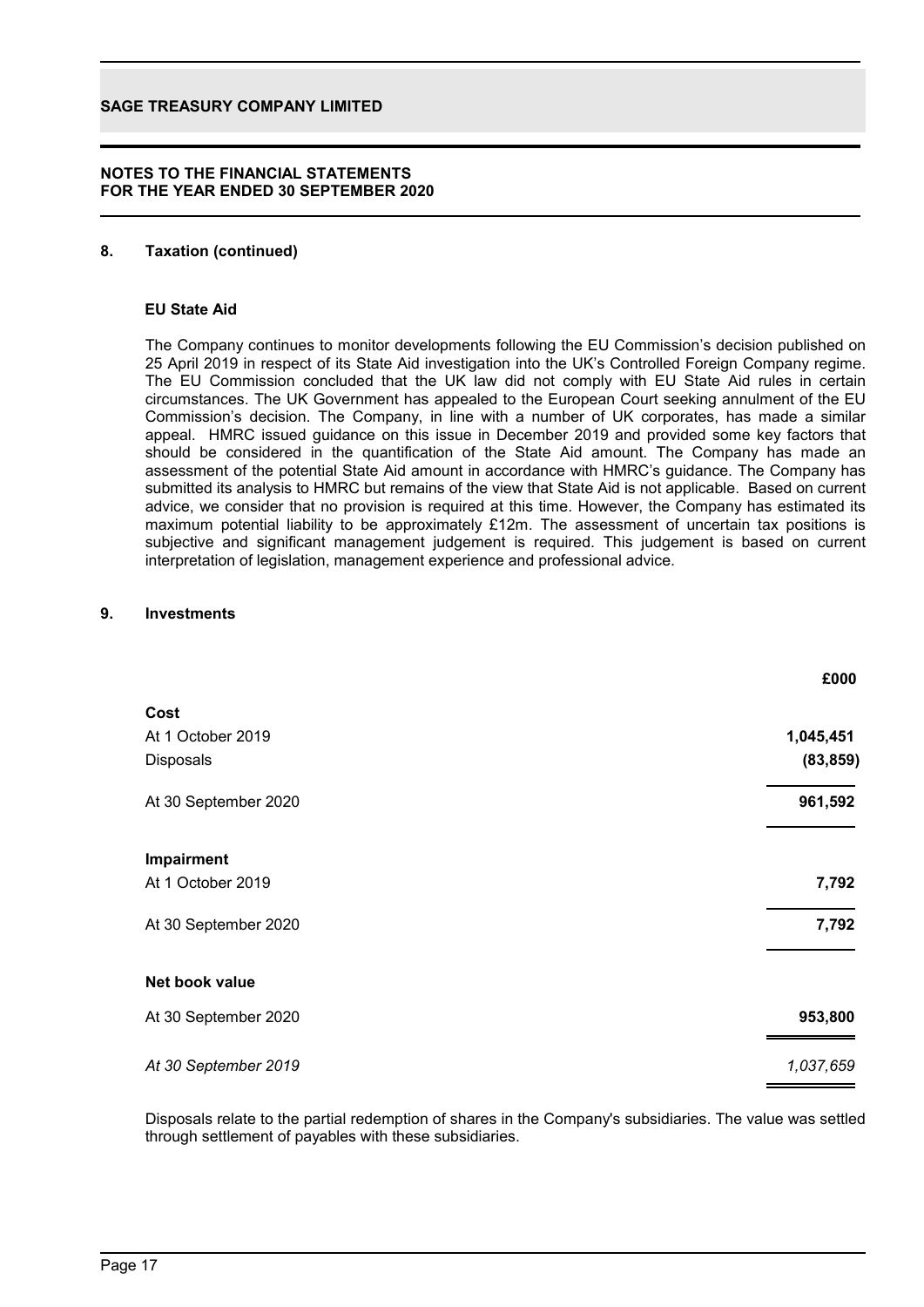## **9. Investments (continued)**

## **Subsidiary undertakings**

The following were subsidiary undertakings of the Company:

| <b>Registered office</b>                            | <b>Class of</b><br>shares | <b>Holding</b>                                                                                                                                                                                                                                                             |
|-----------------------------------------------------|---------------------------|----------------------------------------------------------------------------------------------------------------------------------------------------------------------------------------------------------------------------------------------------------------------------|
|                                                     |                           | 100%                                                                                                                                                                                                                                                                       |
|                                                     |                           | 100%                                                                                                                                                                                                                                                                       |
|                                                     |                           | 100%                                                                                                                                                                                                                                                                       |
|                                                     |                           | 100%                                                                                                                                                                                                                                                                       |
|                                                     | interest                  | 99.99%                                                                                                                                                                                                                                                                     |
| Number One Central Park, Leopardstown,<br>Dublin 18 | Ordinary                  | 100%                                                                                                                                                                                                                                                                       |
|                                                     |                           | North Park, Newcastle upon Tyne, NE13 9AA Ordinary<br>North Park, Newcastle upon Tyne, NE13 9AA Ordinary<br>North Park, Newcastle upon Tyne, NE13 9AA Ordinary<br>North Park, Newcastle upon Tyne, NE13 9AA Ordinary<br>North Park, Newcastle upon Tyne, NE13 9AA Member's |

#### \* Direct subsidiary

^ The investment is that of a limited partnership in which the Company only has rights to the share in profit

## **10. Trade and other receivables**

|                                    | 2020<br>£000   | 2019<br>£000 |
|------------------------------------|----------------|--------------|
| <b>Non-current</b>                 |                |              |
| Amounts owed by group undertakings | $\blacksquare$ | 196,008      |
|                                    |                | 196,008      |
|                                    | 2020<br>£000   | 2019<br>£000 |
| <b>Current</b>                     |                |              |
| Amounts owed by group undertakings | 1,583,195      | 2,212,009    |
| Prepayments and accrued income     | 154            | 19           |
|                                    | 1,583,349      | 2,212,028    |

Non-current amounts owed by group undertakings are unsecured and attract a rate of interest of between LIBOR and 5.19% (2019: between LIBOR and 5.19%).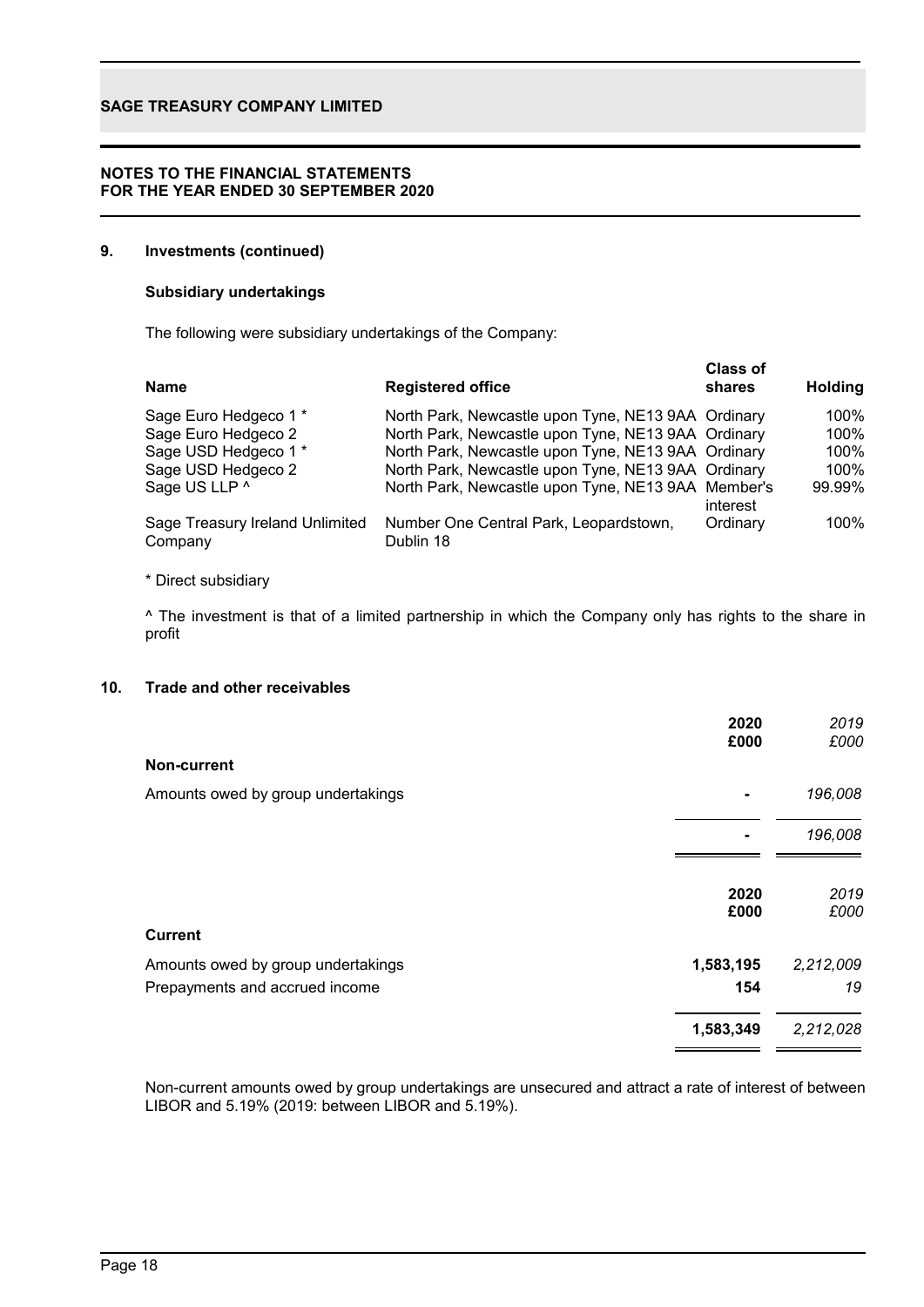## **11. Trade and other payables**

|                                    | 2020<br>£000 | 2019<br>£00C |
|------------------------------------|--------------|--------------|
| Amounts owed to group undertakings | 2,088,835    | 2, 155, 692  |
| Corporation tax                    | 11,569       | 14,250       |
| Accruals                           | 4,589        | 5,295        |
|                                    | 2,104,993    | 2,175,237    |

 $=$   $=$ 

### **12. Trade and other payables - non-current**

|                                    | 2020<br>£000   | 2019<br>£000 |
|------------------------------------|----------------|--------------|
| Amounts owed to group undertakings | $\blacksquare$ | 418,343      |
|                                    | $\blacksquare$ | 418,343      |

### **13. Borrowings**

Analysis of the maturity of loans is given below:

|                                  | 2020<br>£000 | 2019<br>£000 |
|----------------------------------|--------------|--------------|
| <b>Current</b>                   |              |              |
| US senior loan notes - unsecured |              | 122,050      |
|                                  |              | 122,050      |
| Non-current                      |              |              |
| Bank loans - unsecured           | 489,932      | 242,639      |
| US senior loan notes - unsecured | 386,779      | 400,537      |
|                                  | 876,711      | 643,176      |
| <b>Total borrowings</b>          | 876,711      | 765,226      |

Included in loans above is £876,711,000 (2019: £765,226,000) of unsecured loans and US senior loan notes after unamortised issue costs of £3,910,000 (2019: £2,699,000).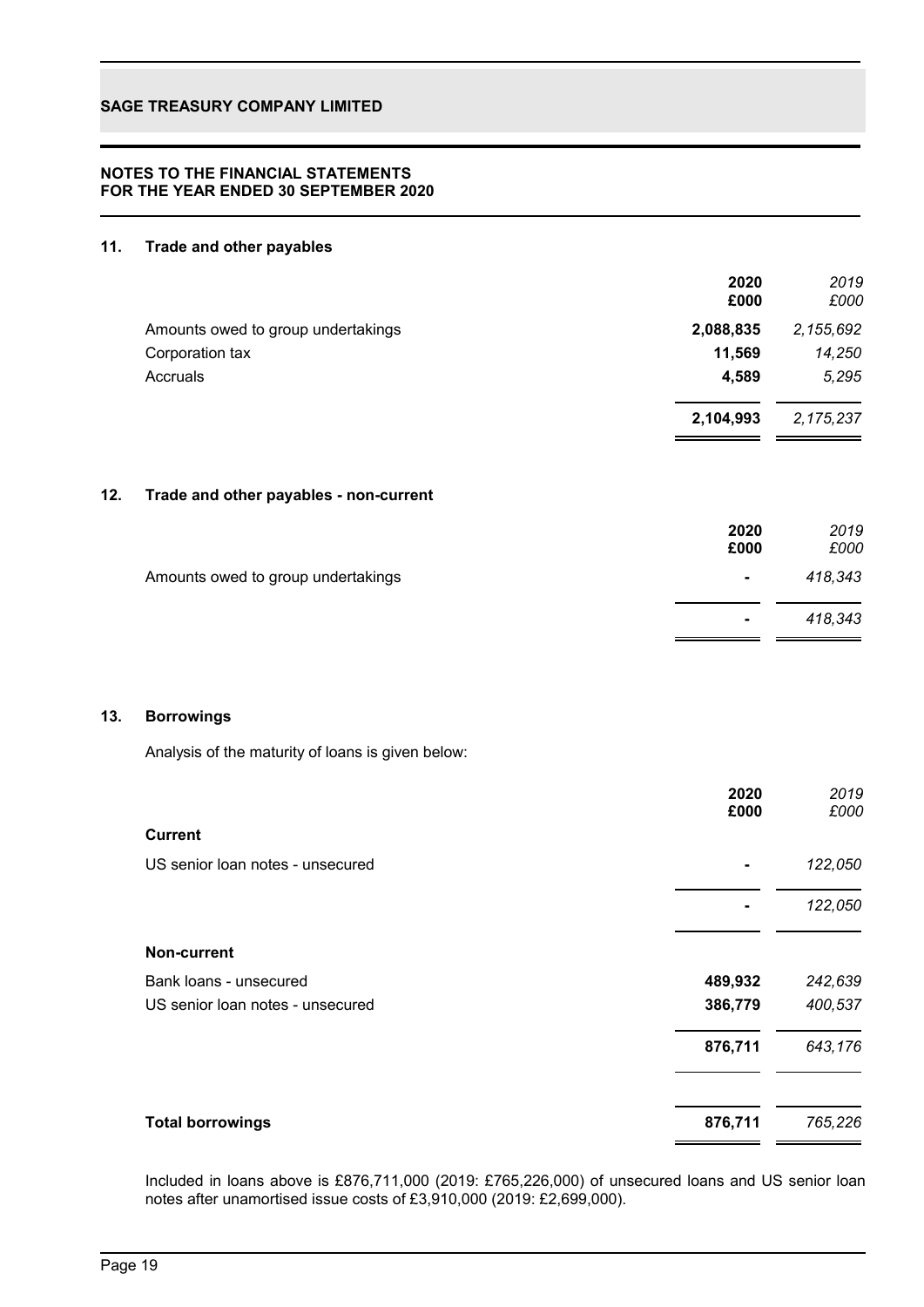|                              | <b>Borrowings</b> | Year<br>issued | <b>Interest</b><br>coupon | <b>Maturity</b> | 2020<br>£000 | 2019<br>£000 |
|------------------------------|-------------------|----------------|---------------------------|-----------------|--------------|--------------|
| USD 150M loan note           |                   | 2013           | 3.08%                     | 20-May-20       |              | 122,050      |
| USD 150m loan note           |                   | 2013           | 3.71%                     | 20-May-23       | 116,180      | 122,050      |
| USD 50m loan note            |                   | 2013           | 3.86%                     | 20-May-25       | 38,727       | 40,683       |
| EUR 55m loan note            |                   | 2015           | 1.89%                     | 26-Jan-22       | 49,936       | 48,793       |
| EUR 30m loan note            |                   | 2015           | 2.07%                     | 26-Jan-23       | 27,238       | 26,615       |
| USD 200m loan note           |                   | 2015           | 3.73%                     | 26-Jan-25       | 154,907      | 162,734      |
| Total loan notes             |                   |                |                           |                 | 386,988      | 522,925      |
| Bank loans - unsecured       |                   |                |                           |                 | 493,633      | 245,000      |
| Less unamortised issue costs |                   |                |                           |                 | (3,910)      | (2,699)      |
|                              |                   |                |                           |                 | 876,711      | 765,226      |

Unsecured bank loans comprises a fixed term loan of £200,000,000 (2019: £200,000,000) expiring in September 2022 and £293,633,000 drawings (2019: £45,000,000) under the multi-currency revolving credit facility of £691,889,000 (2019: £720,028,000) expiring in February 2025, which consists both of US\$719,000,000/£556,889,000 (2019: US\$719,000,000/£585,028,000) and of £135,000,000 (2019: £135,000,000) tranches.

## **14. Equity**

|                                                            | 2020  | 2019  |
|------------------------------------------------------------|-------|-------|
|                                                            | £000  | £000  |
| Allotted, called up and fully paid                         |       |       |
| 5,000,001 (2019 - 5,000,001) Ordinary shares of £1.00 each | 5.000 | 5.000 |

Retained earnings represent cumulative comprehensive income less dividends paid.